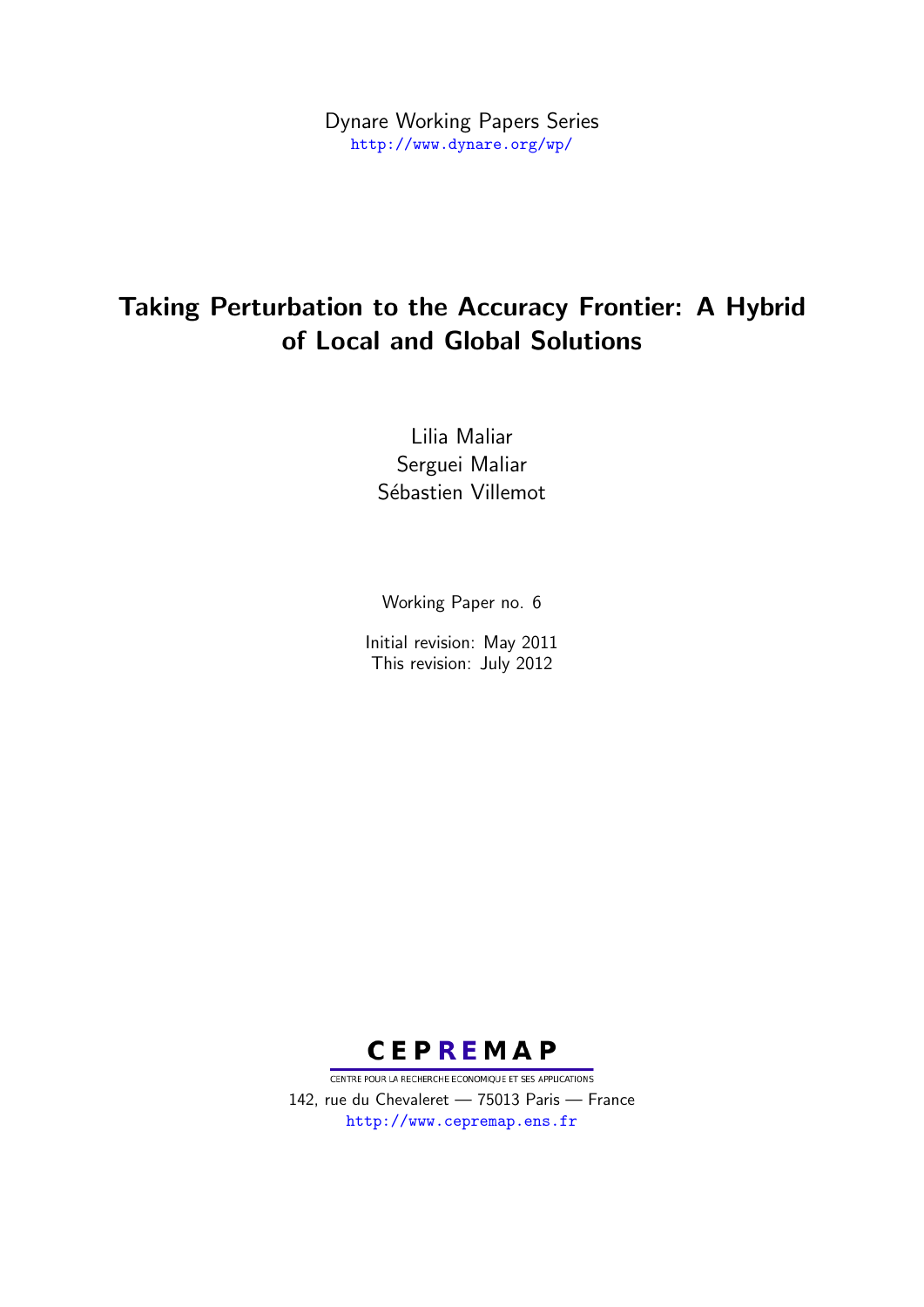# Taking Perturbation to the Accuracy Frontier: A Hybrid of Local and Global Solutions<sup>∗</sup>

Lilia Maliar<sup>†</sup> Serguei Maliar<sup>†</sup> Sébastien Villemot<sup>§</sup>

First revision: May 2011 This revision: July 2012

#### Abstract

Local (perturbation) methods compute solutions in one point and tend to deliver far lower accuracy levels than global solution methods. In the present paper, we develop a hybrid method that solves for some policy functions locally (using a standard perturbation method) and that solves for the other policy functions globally to satisfy certain nonlinear optimality conditions (using closed-form expressions and a numerical solver). We applied the hybrid method to solve large-scale RBC models used in the comparison analysis of [Kollmann et al.](#page-13-0) [\(2011b\)](#page-13-0). We obtained more accurate solutions than those produced by any other (either local or global) solution method participating in that comparison.

JEL classification: C63; C68; C88; F41

Keywords: Dynare; Perturbation; Hybrid; Accuracy; Numerical methods; Approximation

# 1 Introduction

Local (perturbation) methods compute solutions in just one point—a deterministic steady state—using Taylor expansions of optimality conditions.<sup>[1](#page-1-0)</sup> The advantage of perturbation methods is their low computational expense. The shortcoming is that the accuracy of local solutions may decrease rapidly away from the steady state; see [Judd and Guu](#page-13-1) [\(1993\)](#page-13-1), and [Kollmann](#page-13-0) [et al.](#page-13-0)  $(2011b)$  for accuracy results in one-agent and multi-agent economies, respectively.<sup>[2](#page-1-1)</sup> In turn, global methods (such as projection and stochastic simulation ones) compute solutions on larger domains, and the range of their accuracy is much wider; see [Judd](#page-13-2) [\(1992\)](#page-13-2) and [Kollmann](#page-13-0) [et al.](#page-13-0) [\(2011b\)](#page-13-0) for accuracy results in one-agent and multi-agent economies, respectively.[3](#page-1-2) How-

<sup>∗</sup>Lilia Maliar and Serguei Maliar acknowledge support from the Hoover Institution at Stanford University, the Ministerio de Ciencia e Innovación de España and FEDER funds under the project SEJ-2007-62656, the Ivie, and the Generalitat Valenciana under the grants BEST/2011/283 and BEST/2011/282, respectively. We thank Stéphane Adjemian, Michel Juillard, Kenneth L. Judd and an anonymous referee for useful comments.

<sup>&</sup>lt;sup>†</sup>Hoover Institution at Stanford University and University of Alicante (maliarl@stanford.edu).

<sup>&</sup>lt;sup>‡</sup>Hoover Institution at Stanford University and University of Alicante (maliars@stanford.edu).

<span id="page-1-0"></span><sup>&</sup>lt;sup>§</sup>Paris School of Economics and CEPREMAP (sebastien@dynare.org)

<sup>1</sup>Perturbation methods are studied in [Judd and Guu](#page-13-1) [\(1993\)](#page-13-1), [Gaspar and Judd](#page-12-0) [\(1997\)](#page-12-0), [Judd](#page-13-3) [\(1998\)](#page-13-3), [Collard](#page-12-1) [and Juillard](#page-12-1) [\(2001\)](#page-12-1), [Jin and Judd](#page-13-4) [\(2002\)](#page-13-4), Schmitt-Grohé and Uríbe [\(2004\)](#page-13-5), [Aruoba et al.](#page-12-2) [\(2006\)](#page-12-2), [Swanson et al.](#page-14-0) [\(2006\)](#page-14-0), [Chen and Zadrozny](#page-12-3) [\(2009\)](#page-12-3) and [Gomme and Klein](#page-12-4) [\(2011\)](#page-12-4) among others.

<span id="page-1-1"></span><sup>&</sup>lt;sup>2</sup>In particular, the first- and second-order perturbation methods of [Kollmann et al.](#page-13-6) [\(2011a\)](#page-13-6) produce maximum approximation errors of 6.3% and 1.35% on a stochastic simulation, and they produce maximum errors of 65% and 50% on a 30% deviation from the steady state; see [Kollmann et al.](#page-13-0) [\(2011b\)](#page-13-0).

<span id="page-1-2"></span><sup>&</sup>lt;sup>3</sup>In the accuracy comparison of [Kollmann et al.](#page-13-0) [\(2011b\)](#page-13-0), global quadratic solutions are up to three orders of magnitude more accurate than local quadratic solutions.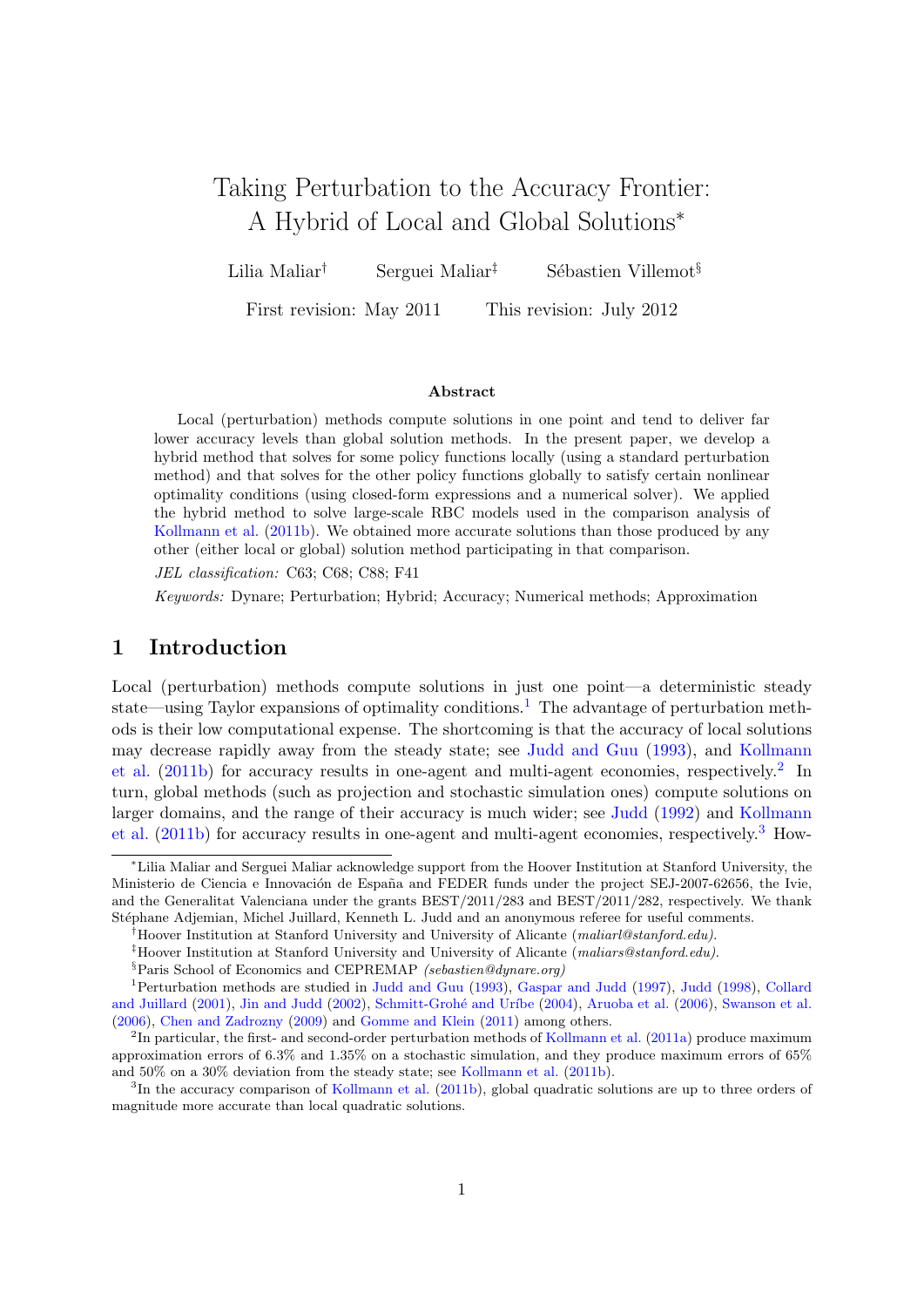ever, the cost of global solution methods is high and increases rapidly with the dimensionality of the state space.[4](#page-2-0)

The present paper makes three contributions to the literature. First, we develop a perturbationbased solution method that combines local and global approximation techniques. Our hybrid method is as follows: compute the standard perturbation solution, fix some perturbation policy functions (these functions constitute the first part of the hybrid solution) and compute the remaining policy functions to satisfy certain nonlinear optimality conditions (the resulting functions constitute the second part of the hybrid solution). The construction of the second part of the hybrid solution mimics global solution methods: for each point of the state space considered, we solve nonlinear equations either analytically (when closed-form solutions are available) or with a numerical solver. If the perturbation policy functions, used to construct a hybrid solution, are accurate, then the entire hybrid solution inherits their high accuracy and can be far more accurate than the original perturbation solution. The cost of the proposed hybrid method is essentially the same as that of the standard perturbation method.

Second, we show how to apply the proposed hybrid method for solving dynamic economic models. Our numerical analysis is carried out in the context of a multi-country RBC model used in [Kollmann et al.](#page-13-0) [\(2011b\)](#page-13-0) to compare the performance of six state-of-art solution methods.<sup>[5](#page-2-1)</sup> This model represents various challenges to numerical methods, including a large number of state variables, endogenous labor-leisure choice, heterogeneity in fundamentals and absence of closed-form expressions for endogenous variables. Our implementation of the hybrid method relies on Dynare perturbation software. We compute perturbation solutions up to the third order, we fix capital policy functions for all countries, we simulate the economy path for the state variables (capital stocks and productivity levels), and we fill-in the consumption and labor allocations of all countries by solving a system of intratemporal optimality conditions (we use a fixed-point "iteration-on-allocations" solver introduced in [Maliar et al.](#page-13-7) [\(2011\)](#page-13-7)). Our hybrid method proved to be both accurate and reliable in the application considered.

Finally, we extend the accuracy frontier attained in the related literature. Namely, our simple and low-cost hybrid method produces solutions that are more accurate than those produced by any other (either local or global) solution method participating in the comparison analysis of [Kollmann et al.](#page-13-0) [\(2011b\)](#page-13-0). In particular, the maximum error produced by our hybrid method on a stochastic simulation in an eight-country version of the model does not exceed 0.001%, which is about three times smaller than the corresponding error produced by a cluster grid algorithm (CGA) of [Maliar et al.](#page-13-7) [\(2011\)](#page-13-7) (most accurate on a stochastic simulation). The running time for our hybrid method in large-scale applications is orders of magnitude lower than that of global solution methods considered in [Kollmann et al.](#page-13-0) [\(2011b\)](#page-13-0). It takes us just 1.32 seconds to compute the most accurate third-order solution for the eight-country version of the model.

The rest of the paper is organized as follows. Section [2](#page-3-0) introduces the idea of hybrid method in the context of a simple example. Section [3](#page-4-0) provides a formal description of the hybrid method that combines local (perturbation) and global solutions. Section [4](#page-6-0) assesses the performance of the hybrid method using a large-scale RBC model studied in [Kollmann et al.](#page-13-0) [\(2011b\)](#page-13-0). Section [5](#page-12-5) concludes.

<span id="page-2-0"></span><sup>4</sup>For example, for a model with 16 state variables and valued leisure, the running time for finding quadratic solutions ranges from 40 minutes to nearly 8 hours for the global methods studied in [Kollmann et al.](#page-13-0) [\(2011b\)](#page-13-0). None of the methods participating in the comparison analysis of [Kollmann et al.](#page-13-0) [\(2011b\)](#page-13-0) went beyond quadratic solutions when analyzing large-scale versions of the model.

<span id="page-2-1"></span><sup>&</sup>lt;sup>5</sup>The six methods participating in the comparison analysis are: first- and second-order perturbation methods of [Kollmann et al.](#page-13-6) [\(2011a\)](#page-13-6), stochastic simulation and cluster-grid algorithms of [Maliar et al.](#page-13-7) [\(2011\)](#page-13-7), Smolyak's collocation method of [Malin et al.](#page-13-8) [\(2011\)](#page-13-8), and a monomial rule Galerkin method of [Pichler](#page-13-9) [\(2011\)](#page-13-9). The latter three methods are projection methods. See [Juillard and Villemot](#page-13-10) [\(2011\)](#page-13-10) for a description of the accuracy evaluation performed.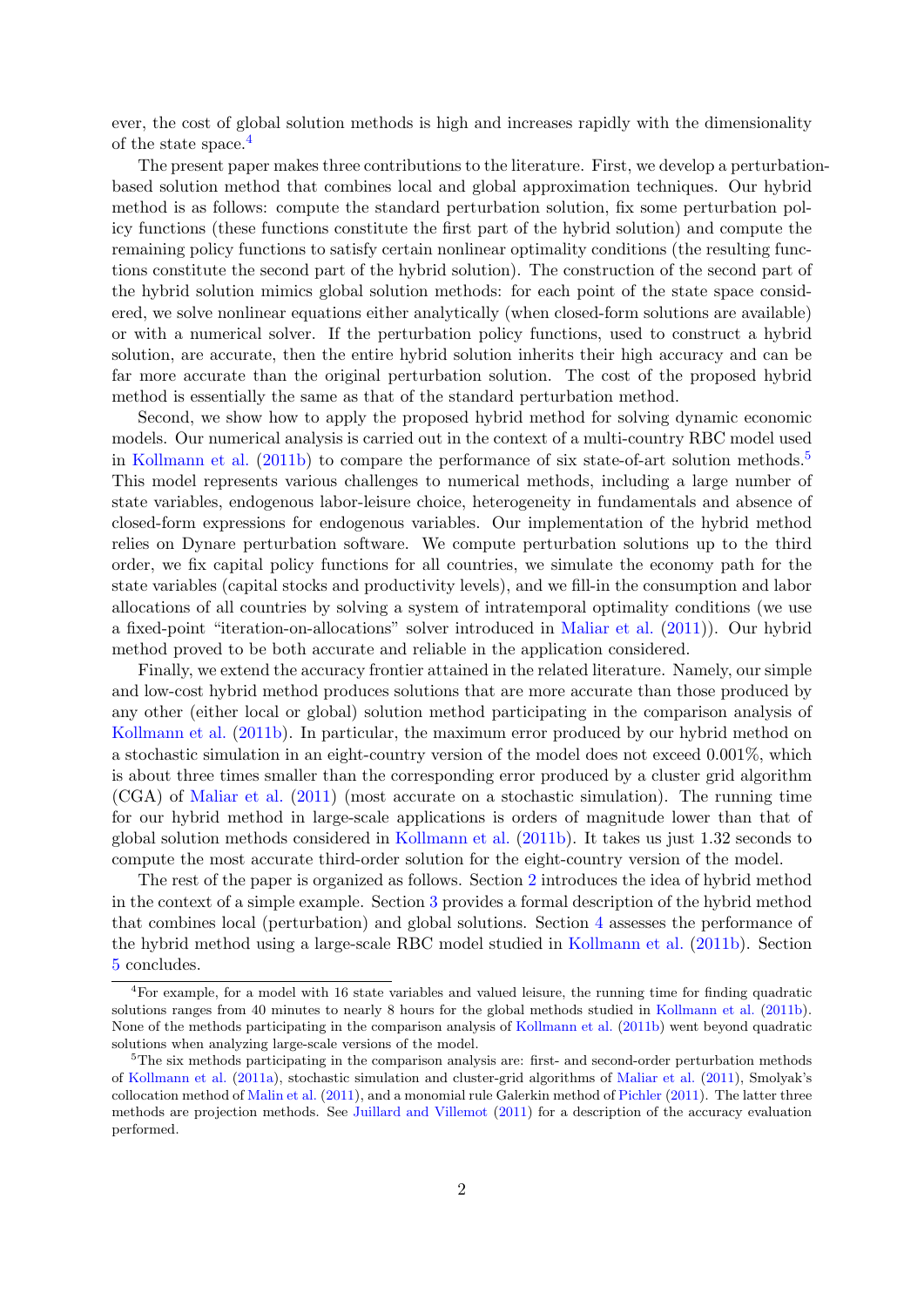# <span id="page-3-0"></span>2 Hybrid solutions: a motivating example

In this section, we expose the idea of the hybrid method in the context of a simple example—the standard one-sector neoclassical growth model.

The model. A representative agent solves

<span id="page-3-1"></span>
$$
\max_{\{k_{t+1}, c_t\}_{t=0}^{\infty}} E_0 \sum_{t=0}^{\infty} \beta^t u(c_t)
$$
 (1)

<span id="page-3-4"></span>s. t. 
$$
c_t + k_{t+1} = (1 - \delta) k_t + a_t f(k_t),
$$
 (2)

<span id="page-3-2"></span>
$$
\ln a_{t+1} = \rho \ln a_t + \varepsilon_{t+1}, \qquad \varepsilon_t \sim \mathcal{N}\left(0, \sigma^2\right), \tag{3}
$$

where  $c_t$ ,  $k_t$  and  $a_t$  are, respectively, consumption, capital and productivity level at period t; u and  $f$  are, respectively, the utility and production functions, which are assumed to be increasing and concave;  $\delta \in (0,1]$  is the depreciation rate;  $\beta \in (0,1)$  is the discount factor;  $\rho \in (0,1)$  and  $\sigma > 0$  are the auto-correlation coefficient and standard deviation of the productivity level, respectively; initial condition  $(k_0, a_0)$  is given. The Euler equation of problem  $(1)$ – $(3)$  is

<span id="page-3-3"></span>
$$
u'(c_t) = \beta E_t \left\{ u'(c_{t+1}) \left[ 1 - \delta + a_{t+1} f'(k_{t+1}) \right] \right\}.
$$
 (4)

A solution to problem  $(1)$ – $(3)$  is given by policy functions for capital  $k_{t+1} = K(k_t, a_t)$  and consumption  $c_t = C(k_t, a_t)$  satisfying [\(4\)](#page-3-3) and [\(2\)](#page-3-4).

Benchmark solution. Assume that a numerical method delivers an approximate solution in the form of two policy functions  $\widehat{K} \approx K$  and  $\widehat{C} \approx C$ . Assume that this solution is not sufficiently accurate for some purposes.

Hybrid method. We attempt to improve on accuracy of the benchmark solution in the following way. We fix one policy function from the benchmark solution, for example,  $\hat{K}$ , and we solve for the other policy function,  $\widetilde{C} \equiv \widetilde{C}(\widehat{K}),$  to satisfy the nonlinear optimality conditions taking  $\widehat{K}$  as given. If the resulting new policy function is different from the benchmark one, i.e.,  $\widetilde{C} \neq \widehat{C}$ , we have a hybrid solution.

Four hybrid solutions for our model. For the model  $(1)-(3)$  $(1)-(3)$  $(1)-(3)$ , we have two optimality conditions, namely, budget constraint [\(2\)](#page-3-4) and Euler equation [\(4\)](#page-3-3). By considering all possible combinations of the two policy functions and the two optimality conditions, we construct four hybrid solutions  $\left\{\widehat{K}, \widetilde{C}_{BC}\right\}, \left\{\widehat{K}, \widetilde{C}_{EE}\right\}, \left\{\widehat{C}, \widetilde{K}_{BC}\right\}$  and  $\left\{\widehat{C}, \widetilde{K}_{EE}\right\}$  as follows:

**HYB1:** Fix  $\widehat{K}$  and define  $\widetilde{C}_{BC}$  using [\(2\)](#page-3-4),

$$
\widetilde{C}_{BC}(k_t, a_t) \equiv (1 - \delta) k_t + a_t f(k_t) - \widehat{K}(k_t, a_t).
$$

**HYB2:** Fix  $\hat{K}$  and define  $\tilde{C}_{EE}$  using [\(4\)](#page-3-3),

$$
u'\left(\widetilde{C}_{EE}\left(k_t,a_t\right)\right)=\beta E_t\left\{u'\left[\widetilde{C}_{EE}\left(\widehat{K}\left(k_t,a_t\right),a_{t+1}\right)\right]\left[1-\delta+a_{t+1}f'\left(\widehat{K}\left(k_t,a_t\right)\right)\right]\right\}.
$$

**HYB3:** Fix  $\widehat{C}$  and define  $\widetilde{K}_{BC}$  using [\(2\)](#page-3-4),

$$
\widetilde{K}_{BC}(k_t, a_t) \equiv (1 - \delta) k_t + a_t f(k_t) - \widehat{C}(k_t, a_t).
$$

**HYB4:** Fix  $\widehat{C}$  and define  $\widetilde{K}_{EE}$  using [\(4\)](#page-3-3),

$$
u'\left(\widehat{C}\left(k_t,a_t\right)\right) = \beta E_t\left\{u'\left(\widehat{C}\left(\widetilde{K}_{EE}\left(k_t,a_t\right),a_{t+1}\right)\right)\left[1-\delta+a_{t+1}f'\left(\widetilde{K}_{EE}\left(k_t,a_t\right)\right)\right]\right\}.
$$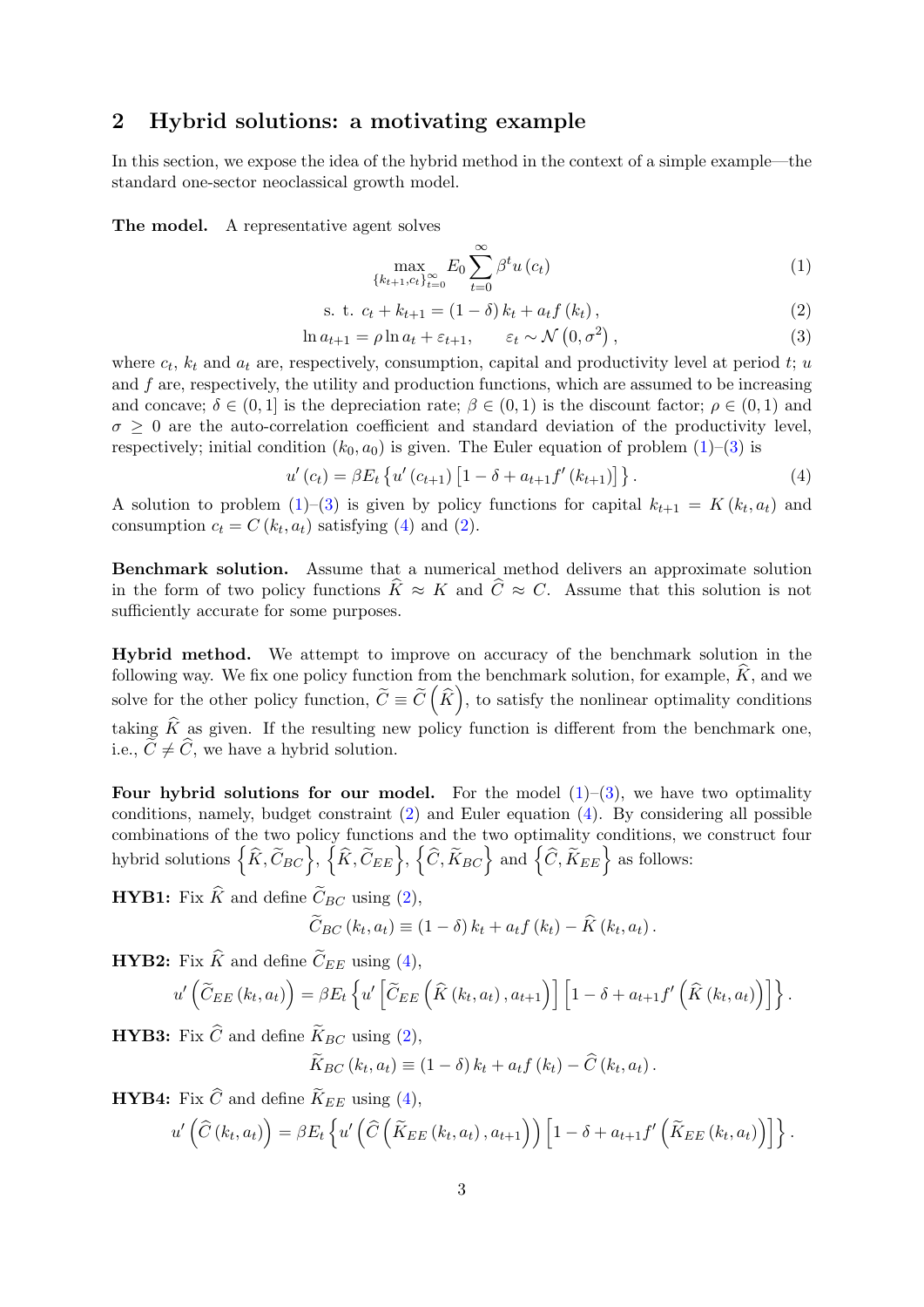Discussion. On the basis of our example, we make the following observations:

- 1. Multiple hybrid solutions can be constructed for a given benchmark solution; in our example, there are 4 hybrid solutions.
- 2. The hybrid method mimics global solution methods in the sense that functions  $\widetilde{C}_{BC}$ ,  $\widetilde{C}_{EE}$ ,  $\widetilde{K}_{BC}$  and  $\widetilde{K}_{EE}$  are defined to satisfy the corresponding nonlinear optimality condition globally, for any point  $(k_t, a_t)$  of the state space considered.
- 3. A hybrid solution can be either more or less accurate than the benchmark solution. Assume that in the benchmark solution,  $\hat{K}$  is accurate and  $\hat{C}$  is not. Then, the hybrid solutions based on  $\hat{K}$  (i.e., HYB1 and HYB2) will be more accurate, while the hybrid solutions based on  $\hat{C}$  (i.e., HYB3 and HYB4) will be less accurate than the benchmark solution.
- 4. Hybrid solutions can differ in cost considerably. In our example, HYB1 and HYB3 are obtained using simple closed-form expressions, while HYB2 and HYB4 are defined implicitly and are far more costly to compute.
- 5. Hybrid solutions can be trivial for some benchmark solutions. For example, if the policy functions  $\widehat{K}$  and  $\widehat{C}$  were computed by imposing budget constraint [\(2\)](#page-3-4) exactly (as do global solution methods), then HYB1 and HYB3 will be identical to the benchmark solution.

We will not perform the numerical analysis of equilibrium in our simple model since this model can be solved both accurately and quickly by many existing solution methods. In Section [4,](#page-6-0) we will solve a challenging large-scale version of the present model.

# <span id="page-4-0"></span>3 Hybrid of perturbation and global solutions

The hybrid technique can potentially be used to increase accuracy of any solution method. That is, whenever some policy functions are approximated less accurately than others, we can keep the accurate policy functions and recompute the inaccurate ones. However, it is of particular interest to construct hybrid solutions for the perturbation class of methods. Perturbation methods are very cheap but their accuracy is limited. Therefore, the goal is to increase the accuracy of perturbation methods without increasing their cost.<sup>[6](#page-4-1)</sup> In the remainder of the paper, we confine our attention to hybrids of perturbation and global solutions. Below, we outline the studied class of problems, elaborate a hybrid method that combines local and global solutions, discuss the properties of the hybrid solutions and describe the relation of our hybrid method to the literature.

#### 3.1 The studied class of problems

We study a class of problems, whose solutions are characterized by the following set of equations for  $t = 0, 1, ...$ 

<span id="page-4-2"></span>
$$
E_t\left[H\left(\bm{x}_t, \bm{z}_t, \bm{y}_t, \bm{x}_{t+1}, \bm{z}_{t+1}, \bm{y}_{t+1}\right)\right] = \bm{0},\tag{5}
$$

<span id="page-4-3"></span>
$$
G\left(\boldsymbol{x}_{t},\boldsymbol{z}_{t},\boldsymbol{y}_{t},\boldsymbol{x}_{t+1}\right)=\boldsymbol{0},\tag{6}
$$

<span id="page-4-4"></span>
$$
z_{t+1} = \Phi z_t + \varepsilon_{t+1},\tag{7}
$$

<span id="page-4-1"></span> $6G$ lobal solution methods can also benefit from the hybrid technique; see [Maliar et al.](#page-13-7) [\(2011\)](#page-13-7) for examples. However, the cost of hybrid solutions constructed using global solutions will be at least as high as that of the global solutions used for their construction.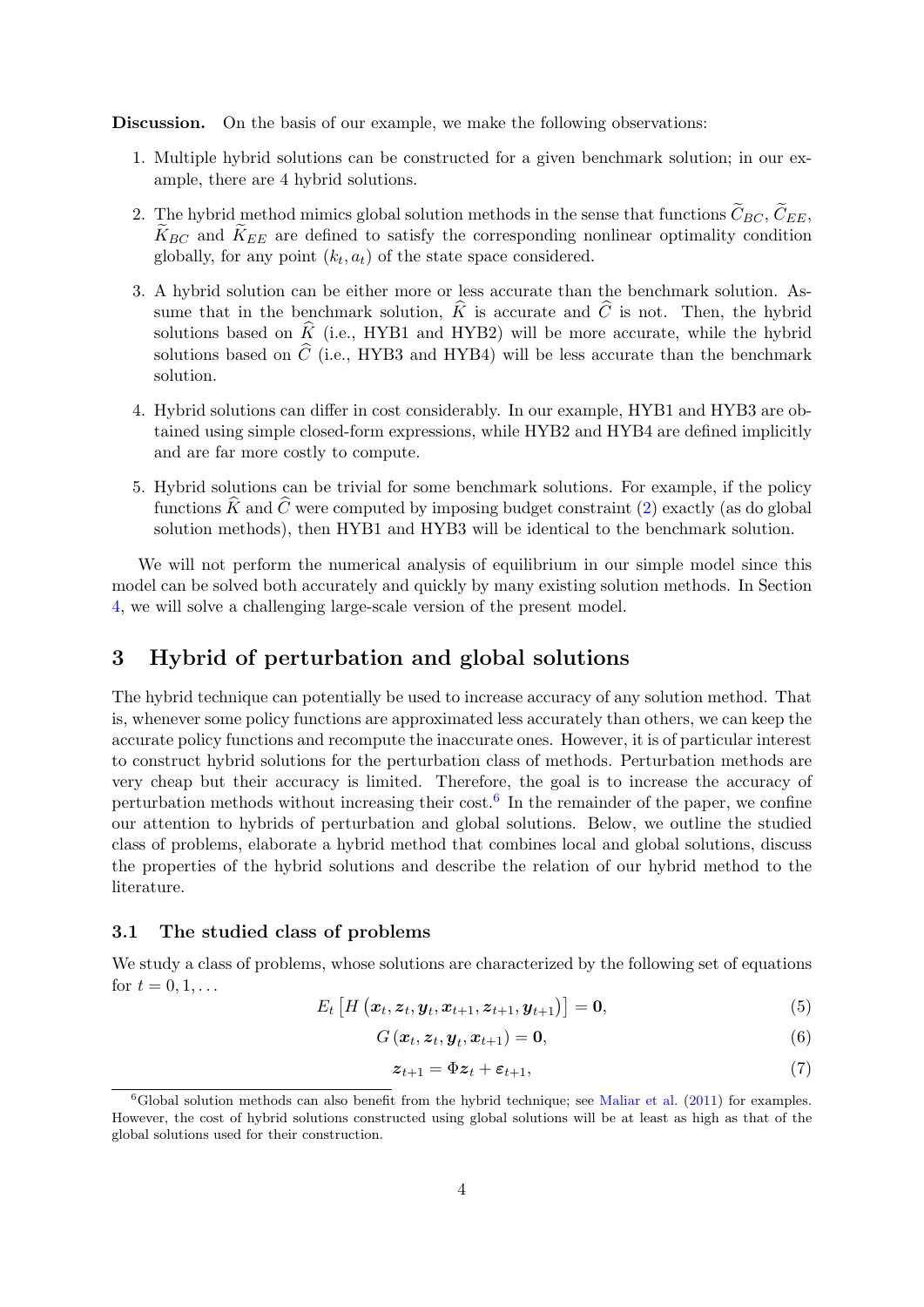where initial condition  $(x_0, z_0)$  is given;  $E_t$  denotes the operator of conditional expectation;  $x_t \in \mathbb{R}^{n_x}$  is a vector of endogenous state variables at  $t$  (e.g., capital);  $z_t \in \mathbb{R}^{n_z}$  is a vector of exogenous state (random) variables at t (e.g., productivity);  $y_t \in \mathbb{R}^{n_y}$  is a vector that contains t-period control variables (e.g., consumption, labor) and other variables (e.g., prices, Lagrange multipliers) given by functions of variables known at  $t$ ; with a slight abuse of terminology, we refer to  $y_t$  as control variables; 0 denotes a column-vector of zeros; H and G are vector functions that are assumed to be q-times continuously differentiable;  $\varepsilon_{t+1} \in \mathbb{R}^{n_z}$  is a vector of disturbances,  $\varepsilon_{t+1} \sim \mathcal{N}(\mathbf{0}, \Sigma)$  with  $\Sigma \in \mathbb{R}^{n_z \times n_z}$  being a variance-covariance matrix;  $\Phi \in \mathbb{R}^{n_z \times n_z}$ determines the auto-correlation of  $z_t$  and has eigenvalues whose absolute values are less than one.[7](#page-5-0)

Equations of type [\(5\)](#page-4-2) include variables not known at t,  $z_{t+1}$  and  $y_{t+1}$ , and require the evaluation of conditional expectations. We refer to these  $n_H$  equations as *inter-temporal-choice* conditions. Equations of type [\(6\)](#page-4-3) contain only variables known at t. We refer to these  $n_G$ equations as *intra-temporal-choice conditions*.<sup>[8](#page-5-1)</sup> Finally, equations of type [\(7\)](#page-4-4) are laws of motion for exogenous state variables; there are  $n_z$  such equations.

A deterministic steady state is defined as a set of values for the endogenous variables,  $x_t = x_{t+1} = \overline{x}$  and  $y_t = y_{t+1} = \overline{y}$ , that solves equations [\(5\)](#page-4-2) and [\(6\)](#page-4-3) in the absence of exogenous shocks (*i.e.*,  $z_t = z_{t+1} = 0$ ,  $H(\overline{x}, 0, \overline{y}, \overline{x}, 0, \overline{y}) = 0$  and  $G(\overline{x}, 0, \overline{y}, \overline{x}) = 0$ ). Let  $e_t \equiv \{x_{t+1}, y_t\}$ be the vector of all endogenous variables whose value is determined at  $t$  (namely, current-period control and next-period state variables). A solution is defined as a set of policy functions for endogenous variables  $e_t = \Psi(x_t, z_t)$  that satisfy the optimality conditions [\(5\)](#page-4-2) and [\(6\)](#page-4-3) in the relevant region of the state space. Note that the total number of policy functions,  $n \equiv n_x + n_y$ , is equal to the total number of equations in the system [\(5\)](#page-4-2) and [\(6\)](#page-4-3), that is  $n_H + n_G$ . We assume that functions  $H$  and  $G$  satisfy jointly a set of regularity conditions that are sufficient to ensure that a steady state exists and is unique and that a solution exists and is unique.

## 3.2 Construction of hybrid solutions

We develop a method that solves for some policy functions locally (using standard perturbation) and solves for the other policy functions globally (using closed-form expressions and a numerical solver). The method is as follows:

- Step 1. Compute a standard perturbation solution  $\Psi$  and partition n policy functions into two parts,  $\hat{\Psi} \equiv \{\hat{\Psi}_1, \hat{\Psi}_2\}.$  The perturbation policy functions  $\hat{\Psi}_1$  will be used for constructing a hybrid solution (let  $n_1$  be the total number of such policy functions,  $0 \leq$  $n_1 \leq n$ ). The remaining perturbation policy functions  $\Psi_2$  will be replaced with a global solution (the number of such policy functions is  $n_2 \equiv n - n_1$ ).
- Step 2. Partition the system of n equations [\(5\)](#page-4-2) and [\(6\)](#page-4-3) into two sub-systems with  $n_1$  and  $n_2$  equations. We assume that the second sub-system with  $n_2$  equations is non-degenerate and identifies  $n_2$  policy functions  $\Psi_2$  uniquely if  $\Psi_1$  is given.
- Step 3. Given the perturbation policy functions  $\hat{\Psi}_1$  chosen in Step 1, solve (either analytically or using a numerical solver) for  $n_2$  policy functions  $\widetilde{\Psi}_2 = \Psi_2 \left( \widehat{\Psi}_1 \right)$  that satisfy  $n_2$ equations chosen in Step 2 for all  $(x_t, z_t)$ .

The hybrid solution is  $\widetilde{\Psi} \equiv \left\{ \widehat{\Psi}_1, \widetilde{\Psi}_2 \right\}$ .

<span id="page-5-0"></span><sup>&</sup>lt;sup>7</sup>Alternatively,  $x_t$  and  $z_t$  can be called, respectively, endogenous and exogenous predetermined variables at the beginning of period  $t$ , and  $y_t$  can be called endogenous non-predetermined variables.

<span id="page-5-1"></span><sup>&</sup>lt;sup>8</sup>Note that  $x_{t+1}$  is t-measurable and therefore, there is no conditional expectation in equations of type [\(6\)](#page-4-3).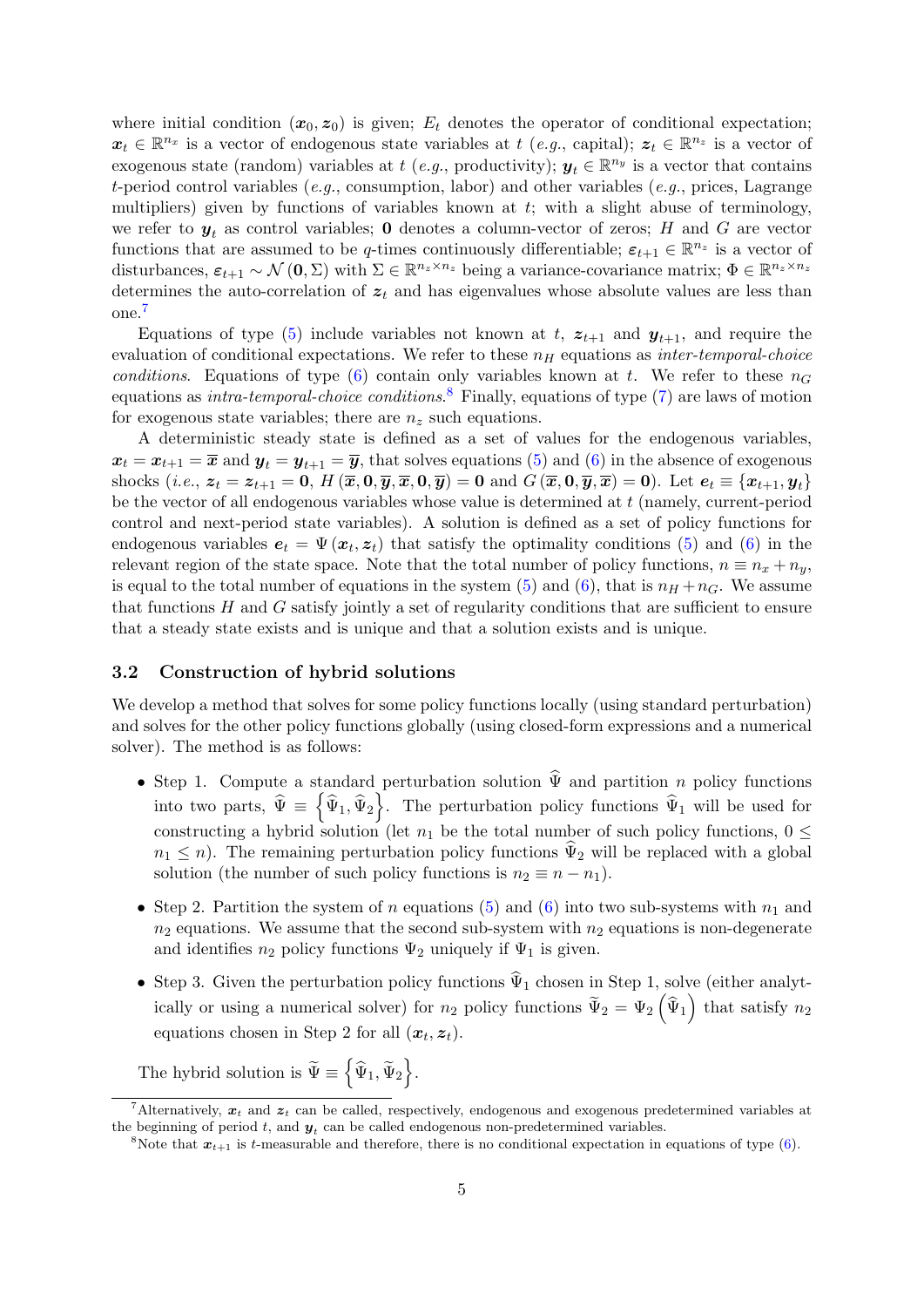#### 3.3 Properties of hybrid solutions

The properties of hybrid solutions documented for the example in Section [3](#page-4-0) carry over to the general case. First, there are multiple hybrid solutions. Namely, in Step 1, there are many ways of choosing how many and which perturbation policy functions to keep, and in Step 2, there are many ways of choosing optimality conditions that identify the remaining policy functions. In particular, two obvious limiting cases of the hybrid method are to keep the original perturbation solution unchanged  $(n_1 = n)$  and to re-compute the perturbation solution entirely  $(n_1 = 0)$ . Furthermore, to keep the cost of hybrid solutions low, we must choose those optimality conditions for identifying  $\Psi_2$  that are the least expensive to solve (typically, it is easier to solve equations of type  $(6)$  than equations of type  $(5)$  as the former type does not require the evaluation of conditional expectations). Finally, to make hybrid solutions accurate, we must collect into  $\hat{\Psi}_1$  those policy functions that are computed most accurately by the standard perturbation method (small (large) errors in  $\hat{\Psi}_1$  induce small (large) errors in the hybrid solution).

## 3.4 Comparison to the literature

Our general presentation of the hybrid method encompasses some previous examples in the literature. First, [Dotsey and Mao](#page-12-6) [\(1992\)](#page-12-6) compare the performance of a standard linearization method with a method that uses a linearized policy function for capital and labor and solves for consumption and investment allocations analytically from the optimality conditions. In the context of a RBC model with labor and production taxes, none of the two methods strictly dominates the other: the former method produces more accurate policy functions for consumption and real interest rates while the latter method produces more accurate policy functions for investment.

Furthermore, [Maliar et al.](#page-13-7) [\(2011\)](#page-13-7) extend the hybrid method to include those cases in which optimality conditions do not admit closed-form solutions. They combine a linearized policy functions (used to find capital) with a fixed-point "iteration-on-allocation" numerical solver (used to solve for consumption and labor allocations). In the context of a multi-country RBC model, this modification of the standard linearization method leads to a considerable accuracy improvement. [Maliar et al.](#page-13-7) [\(2011\)](#page-13-7) also show that the hybrid approach can be also used to improve the performance of global solution methods whose policy functions are not sufficiently accurate.

Finally, pruning methods are another type of perturbation-based methods in the literature that can be classified as hybrid methods. Such methods try to address another potential shortcoming of the standard perturbation methods, namely, their numerical instability in simulation. The term "pruning" was introduced by [Kim et al.](#page-13-11) [\(2008\)](#page-13-11) who showed that a simulation of highorder perturbation solutions may produce explosive time series. To restore the numerical stability, they propose to replace cross-products of variables in the second-order perturbation solution with cross-products of variables obtained from the first-order perturbation solution. Other papers that focus on stabilizing perturbation methods are [Lombardo](#page-13-12) [\(2010\)](#page-13-12), and [Den Haan and](#page-12-7) [De Wind](#page-12-7) [\(forthcoming\)](#page-12-7). In particular, the latter paper uses a fixed-point iteration technique that is similar in spirit to "iteration-on-allocation" solver used for constructing hybrid solutions in the next section of the present paper.

# <span id="page-6-0"></span>4 Hybrid solutions for a large-scale RBC model

A special 2011's issue of the Journal of Economic Dynamic and Control compares the performance of six state-of-art numerical methods using a collection of multi-country RBC models;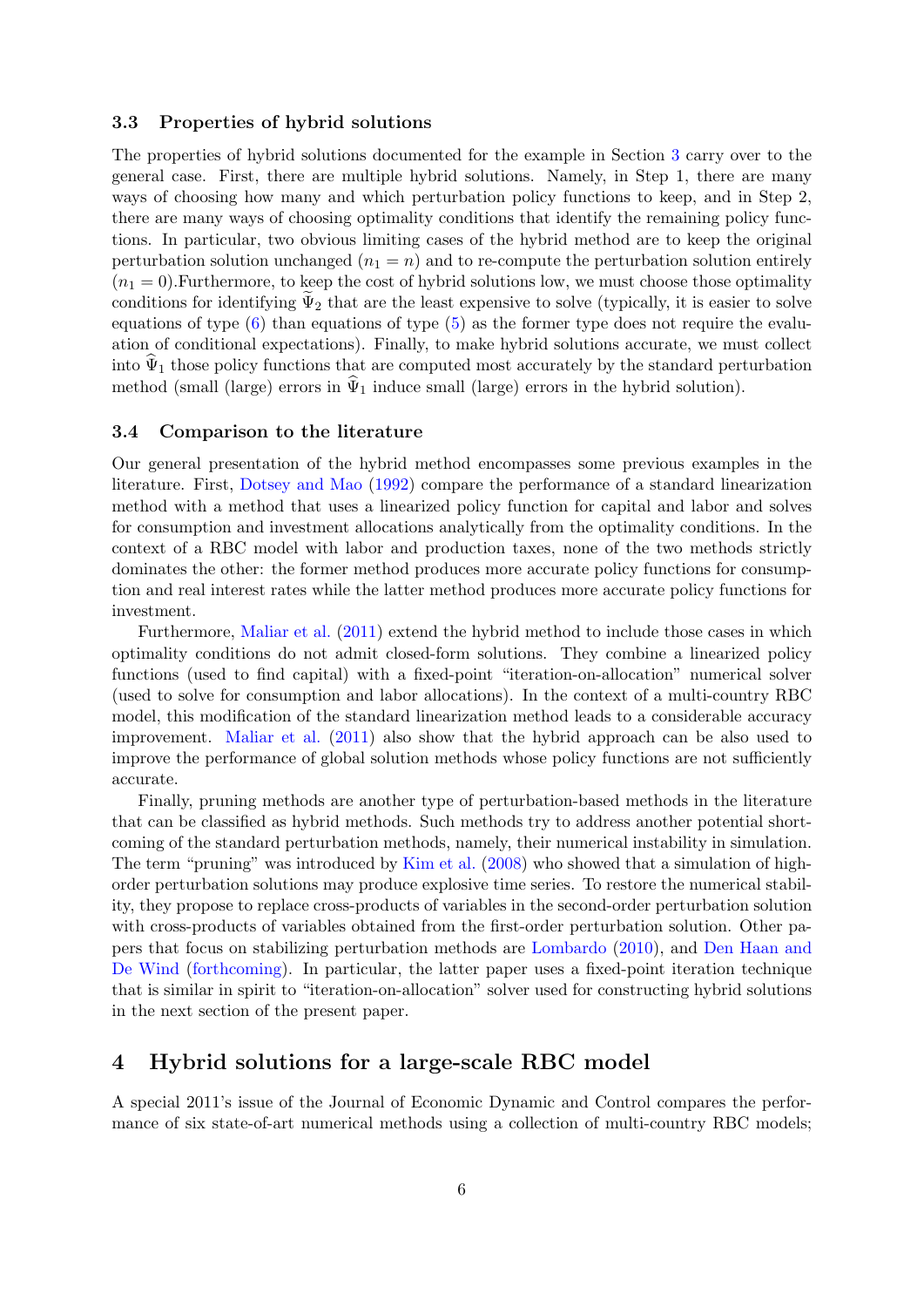see [Kollmann et al.](#page-13-0) [\(2011b\)](#page-13-0) for the comparison results. We assess the performance of the hybrid method in the context of a multi-country model used in the above comparison analysis.

## 4.1 The model

In the description of the model, we follow [Juillard and Villemot](#page-13-10) [\(2011\)](#page-13-10). The world economy consists of a finite number of countries  $N$ , and each country is populated by a representative consumer. A social planner maximizes a weighted sum of expected lifetime utility of the countries' representative consumers

<span id="page-7-0"></span>
$$
\max_{\{c_t^j, \ell_t^j, i_t^j, k_{t+1}^j\}_{t=0,\dots,\infty}^{j=1,\dots,N}} E_0 \sum_{j=1}^N \tau^j \left( \sum_{t=0}^\infty \beta^t u^j \left( c_t^j, \ell_t^j \right) \right)
$$
(8)

subject to the world resource constraint,

<span id="page-7-2"></span>
$$
\sum_{j=1}^{N} \left( c_t^j + i_t^j - \delta k_t^i \right) = \sum_{j=1}^{N} \left( a_t^j f^j \left( k_t^j, \ell_t^j \right) - \frac{\phi}{2} k_t^j \left( \frac{i_t^j}{k_t^j} - \delta \right)^2 \right),\tag{9}
$$

and to the capital-accumulation equations for  $j = 1, \ldots, N$ ,

<span id="page-7-3"></span>
$$
k_{t+1}^{j} = (1 - \delta) k_t^{j} + i_t^{j}, \tag{10}
$$

where  $c_t^j$  $_i^j$ ,  $\ell_t^j$  $_i^j$ ,  $i_t^j$  $\frac{j}{t},\,k_t^j$  $_i^j, a_t^j$  $t, u^j, t^j$  and  $\tau^j$  are, respectively, consumption, labor, investment, capital, productivity level, utility function, net production function and welfare weight of a country  $j = 1, \ldots, N; \phi$  is the adjustment-cost parameter. Initial condition  $(k_0, a_0)$  is given, where  $\mathbf{k}_t \equiv (k_t^1, \ldots, k_t^N)$  and  $\mathbf{a}_t \equiv (a_t^1, \ldots, a_t^N)$ . The process for the productivity level in country j is given by

<span id="page-7-1"></span>
$$
\ln a_t^j = \rho \ln a_{t-1}^j + \sigma \varepsilon_t^j,\tag{11}
$$

where  $\varepsilon_t^j \equiv e_t + e_t^j$  with  $e_t$  and  $e_t^j$  being common and country-specific productivity shocks, respectively, and  $e_t, e_t^j \sim \mathcal{N}(0, 1)$ ;  $\rho$  is the auto-correlation coefficient of the productivity level; and  $\sigma$  determines the standard deviation of the productivity level.

An interior solution to the social planner's problem  $(8)$ – $(11)$  satisfies the following optimality conditions for countries  $j = 1, \ldots, N$ 

<span id="page-7-5"></span><span id="page-7-4"></span>
$$
\tau^j u_c^j \left( c_t^j, \ell_t^j \right) = \lambda_t,\tag{12}
$$

<span id="page-7-6"></span>
$$
\tau^{j} u_{\ell}^{j} \left( c_{t}^{j}, \ell_{t}^{j} \right) = -\lambda_{t} a_{t}^{j} f_{\ell}^{j} \left( k_{t}^{j}, \ell_{t}^{j} \right), \qquad (13)
$$

$$
\lambda_t \left[ 1 + \phi \left( \frac{i_t^j}{k_t^j} - \delta \right) \right] = \beta E_t \left\{ \lambda_{t+1} \left[ 1 + a_{t+1}^j f_k^j \left( k_{t+1}^j, \ell_{t+1}^j \right) + \phi \left( 1 - \delta + \frac{i_{t+1}^j}{k_{t+1}^j} - \frac{1}{2} \left( \frac{i_{t+1}^j}{k_{t+1}^j} - \delta \right) \right) \left( \frac{i_{t+1}^j}{k_{t+1}^j} - \delta \right) \right] \right\}, \quad (14)
$$

where  $\lambda_t$  is the Lagrange multiplier associated with world resource constraint [\(9\)](#page-7-2). Here, and for the remainder of the paper, notation of type  $F_{\chi_m}$  stands for the first-order partial derivative of a function  $F(\ldots, \chi_m, \ldots)$  with respect to a variable  $\chi_m$ . In addition, the social planner's solution satisfies the set of transversality conditions  $\lim_{t\to\infty} \lambda_t k_{t+1}^j = 0$  for  $j = 1, ..., N$ .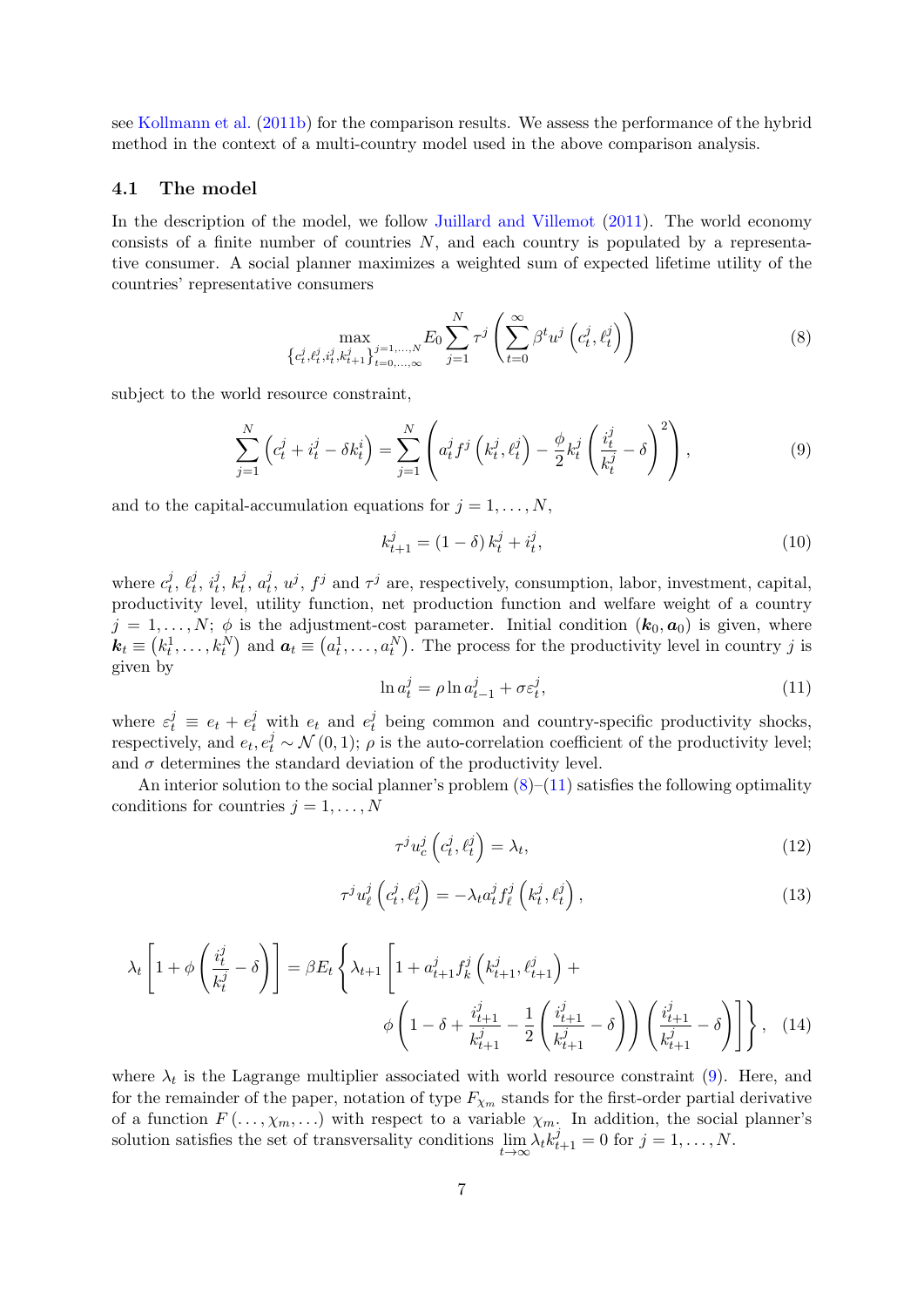### 4.2 A specific hybrid solution

To solve the model  $(8)$ – $(11)$ , we construct a specific hybrid solution (in terms of our example of section [2,](#page-3-0) this hybrid solution corresponds to HYB1).

- The original perturbation solution consists of  $4N + 1$  policy functions  $k_{t+1}^j = \widehat{K}^j(\boldsymbol{k}_t, \boldsymbol{a}_t)$ ,  $c_t^j = \hat{C}^j(\mathbf{k}_t, \mathbf{a}_t), \ell_t^j = \hat{L}^j(\mathbf{k}_t, \mathbf{a}_t)$  and  $i_t^j = \hat{I}^j(\mathbf{k}_t, \mathbf{a}_t), j = 1, \ldots, N$  and  $\lambda_t = \hat{\Lambda}(\mathbf{k}_t, \mathbf{a}_t)$ computed using the  $4N + 1$  optimality conditions  $(9)$ ,  $(10)$ ,  $(12)$ – $(14)$ .
- $\bullet$  To construct the hybrid solution, we take N perturbation policy functions for the nextperiod capital  $k_{t+1}^j = \hat{K}^j(\mathbf{k}_t, \mathbf{a}_t)$  and compute the remaining  $3N + 1$  policy functions  $c_t^j = \widetilde{C}^j(\mathbf{k}_t, \mathbf{a}_t), \ \ell_t^j = \widetilde{L}^j(\mathbf{k}_t, \mathbf{a}_t), \ \ i_t^j = \widetilde{I}^j(\mathbf{k}_t, \mathbf{a}_t), \ j = 1, \ldots, N \text{ and } \lambda_t = \widetilde{\Lambda}(\mathbf{k}_t, \mathbf{a}_t)$ to satisfy the intra-temporal-choice conditions  $(9)$ ,  $(10)$ ,  $(12)$  and  $(13)$  (thus, N Euler equations [\(14\)](#page-7-5) are not used for constructing this specific hybrid solution).

The above construction is motivated by the following accuracy and cost considerations in the context of the given model. First, [Maliar et al.](#page-13-7) [\(2011\)](#page-13-7) show that one must approximate more accurately the consumption and labor policy functions than the capital policy functions to attain a target accuracy level. Second, [Kollmann et al.](#page-13-0) [\(2011b\)](#page-13-0) report that the perturbation methods produce smaller errors in inter-temporal-choice conditions (Euler equations) [\(14\)](#page-7-5) than in the intra-temporal-choice conditions [\(9\)](#page-7-2), [\(10\)](#page-7-3), [\(12\)](#page-7-4) and [\(13\)](#page-7-6). Third, [Maliar et al.](#page-13-7) [\(2011\)](#page-13-7) argue that fixing the capital policy functions helps save on cost because one can first simulate the path for the state variables  $\{k_{t+1}, a_t\}_{t=1,\dots,T}$  without solving for the remaining variables  $\{\boldsymbol{c}_t, \boldsymbol{\ell}_t, \boldsymbol{i}_t, \lambda_t\}_{t=1,\dots,T}$  at each date and later fill in such remaining variables, where  $\boldsymbol{c}_t \equiv (c_t^1, \ldots, c_t^N)$ ,  $\boldsymbol{\ell}_t \equiv (\ell_t^1, \ldots, \ell_t^N)$ ,  $\boldsymbol{i}_t \equiv (i_t^1, \ldots, i_t^N)$ . Finally, disregarding Euler equations [\(14\)](#page-7-5) helps save on cost because it allows us to avoid expensive multi-dimensional integration.

An example with a closed-form solution for control variables. We illustrate the construction of the hybrid solution using a version of the model  $(8)$ – $(11)$  in which control variables can be characterized analytically in terms of state variables. We specifically assume that leisure is non-valued and that the utility function is logarithmic, *i.e.*,  $u^{j}(c_t^j)$  $\left(\frac{d}{dt},\ell_t^j\right) = \ln c_t^j$  $t_t^j$ . This setup corresponds to Model I in [Juillard and Villemot](#page-13-10) [\(2011\)](#page-13-10).

We take the capital policy functions  $k_{t+1}^j = \widehat{K}^j(\boldsymbol{k}_t, \boldsymbol{a}_t), j = 1, ..., N$  delivered by the standard perturbation method and compute the remaining policy functions to satisfy [\(9\)](#page-7-2), [\(10\)](#page-7-3) and [\(12\)](#page-7-4). To be specific, we first find the investment policy function  $\tilde{I}_t^j(\mathbf{k}_t, \mathbf{a}_t) = i_t^j$  $\frac{j}{t},\;j\;=\;$  $1, \ldots, N$ ,

$$
i_t^j = \widehat{K}^j \left( \mathbf{k}_t, \mathbf{a}_t \right) - \left( 1 - \delta \right) k_t^j. \tag{15}
$$

Given  $\tilde{I}_t^j$  ( $\mathbf{k}_t$ ,  $\mathbf{a}_t$ ), we compute aggregate consumption  $c_t \equiv \sum_{j=1}^{N} c_t^j$  $\frac{\jmath}{t},$ 

$$
c_t = \sum_{j=1}^N \left( a_t^j f^j \left( k_t^j, 1 \right) - \frac{\phi}{2} k_t^j \left( \frac{\widetilde{I}_t^j \left( k_t, a_t \right)}{k_t^j} - \delta \right)^2 - \widetilde{I}_t^j \left( k_t, a_t \right) + \delta k_t^j \right). \tag{16}
$$

Condition [\(12\)](#page-7-4) implies  $\frac{\tau^j}{i}$  $\frac{\tau^j}{c_t^j} = \lambda_t$ , and hence aggregate consumption is  $c_t = \sum_{j=1}^N \frac{\tau^j}{\lambda_t}$  $\frac{\tau^j}{\lambda_t}$ . The latter condition implies the policy function for the Lagrange multiplier,  $\Lambda(k_t, a_t) = \lambda_t$ ,

$$
\lambda_t = \frac{1}{c_t} \sum_{j=1}^N \tau^j.
$$
\n(17)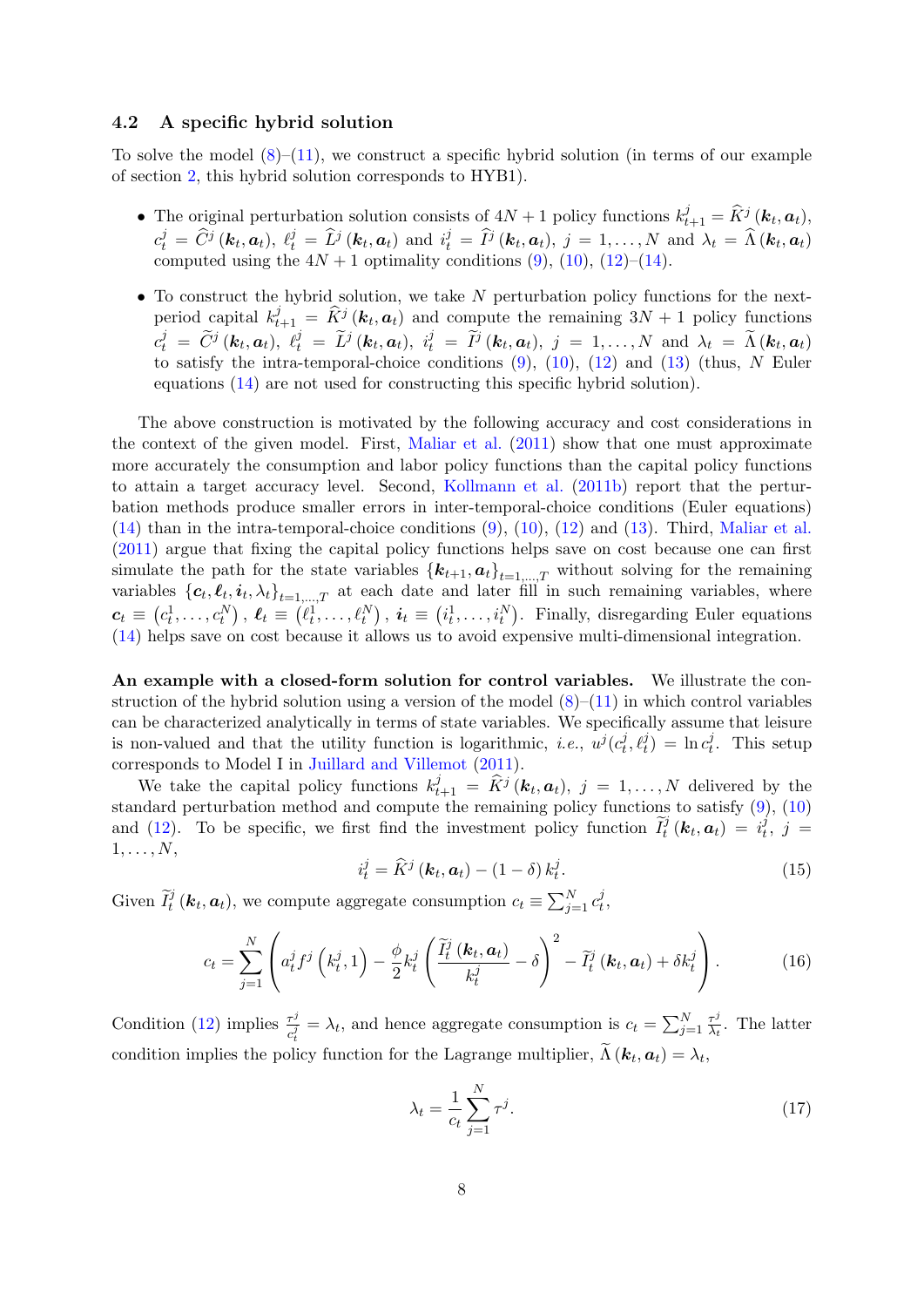Finally, the policy functions for individual consumption,  $\tilde{C}_t^j(\mathbf{k}_t, \mathbf{a}_t) = c_t^j$  $t_i^j, j = 1, \ldots, N$ , are

$$
c_t^j = \frac{\tau^j}{\sum_{j=1}^N \tau^j} c_t.
$$
\n(18)

By construction, policy functions  $\widetilde{C}_t^j(\mathbf{k}_t, \mathbf{a}_t)$ ,  $\widetilde{I}_t^j(\mathbf{k}_t, \mathbf{a}_t)$ ,  $j = 1, ..., N$  and  $\lambda_t = \widetilde{\Lambda}(\mathbf{k}_t, \mathbf{a}_t)$  satisfy optimality conditions  $(9)$ ,  $(10)$  and  $(12)$  exactly (*i.e.*, approximation errors in these conditions are zeros).[9](#page-9-0)

Solving for control variables numerically. In general, the system of intra-temporal-choice conditions  $(9)$ ,  $(10)$ ,  $(12)$  and  $(13)$  does not admit a closed-form solution. To construct the policy functions for the control variables numerically, we can use a standard Newton-type numerical solver, though the cost of such a solver can be prohibitively high, especially in large-scale applications. [Maliar et al.](#page-13-7) [\(2011\)](#page-13-7) develop two alternative methods that are tractable in the given context even if the dimensionality of the problem is high: one is a derivative-free "iteration-onallocation" numerical solver, and the other is a method of precomputing the intra-temporalchoice functions outside the main iterative cycle.

#### 4.3 Numerical experiments

We apply our hybrid method to solve one of the RBC models studied in the comparison analysis of [Kollmann et al.](#page-13-0) [\(2011b\)](#page-13-0), namely, Model II with an asymmetric specification. We chose this model because it represents all challenges posed in the comparison analysis: a large number of state variables, endogenous labor-leisure choice, heterogeneity in fundamentals and the absence of closed-form expressions for next-period state and control variables.<sup>[10](#page-9-1)</sup>

### 4.3.1 Implementation details

In this section, we describe the parametrization of the model, the solution procedure, the accuracy tests implemented and the software and hardware used.

Parametrization of the model. The utility and production functions are given by

$$
u^j\left(c_t^j, \ell_t^j\right) = \frac{\left(c_t^j\right)^{1-1/\gamma^j}}{1-1/\gamma^j} - b_j \frac{\left(c_t^j\right)^{1+1/\eta^j}}{1+1/\eta^j}, \qquad f^j\left(k_t^j, \ell_t^j\right) = A\left(k_t^j\right)^\alpha \left(\ell_t^j\right)^{1-\alpha},
$$

where  $\{\gamma^j, b_j, \eta^j\}$  are the utility-function parameters,  $\alpha$  is the capital share in production, and A is the normalizing constant in output. To make our results comparable to [Kollmann et al.](#page-13-0) [\(2011b\)](#page-13-0), we calibrate the model as is done in [Juillard and Villemot](#page-13-10) [\(2011\)](#page-13-10). We use the following values of common-for-all-countries parameters:  $\alpha = 0.36, \beta = 0.99, \delta = 0.025, \sigma = 0.01,$  $\rho = 0.95, \phi = 0.5$ , and we assume that the country-specific utility-function parameters  $\gamma^j$  and  $\eta^j$  are uniformly distributed in the intervals [0.25, 1] and [0.1, 1] across countries  $j = 1, \ldots, N$ , respectively. The steady state level for productivity is normalized to one,  $\bar{a}^j = 1$ . We also normalize the steady state levels of capital and labor to one,  $\overline{k}^j = 1$ ,  $\overline{\ell}^j = 1$ , which implies  $\overline{c}^j = A, \overline{i}^j = \delta, \overline{\lambda} = 1$  and leads to  $A = \frac{1-\beta}{\alpha\beta}, \tau^j = u_c^j(A,1)$  and  $b^j = (1-\alpha) A^{1-1/\gamma^j}$ .

<span id="page-9-0"></span><sup>9</sup>[Maliar and Maliar](#page-13-13) [\(2003\)](#page-13-13) show how to use analytical aggregation to derive similar policy functions for control variables in certain classes of heterogeneous-agent models with endogenous labor-leisure choice and agent-specific correlated shocks.

<span id="page-9-1"></span> $10$ Model I has a degenerate labor-leisure choice, and Models III and IV are identical to Model II up to specific assumptions about preferences and technologies. In the comparison analysis of [Kollmann et al.](#page-13-0) [\(2011b\)](#page-13-0), the implications about accuracy and speed of the studied methods are similar across Models II–IV.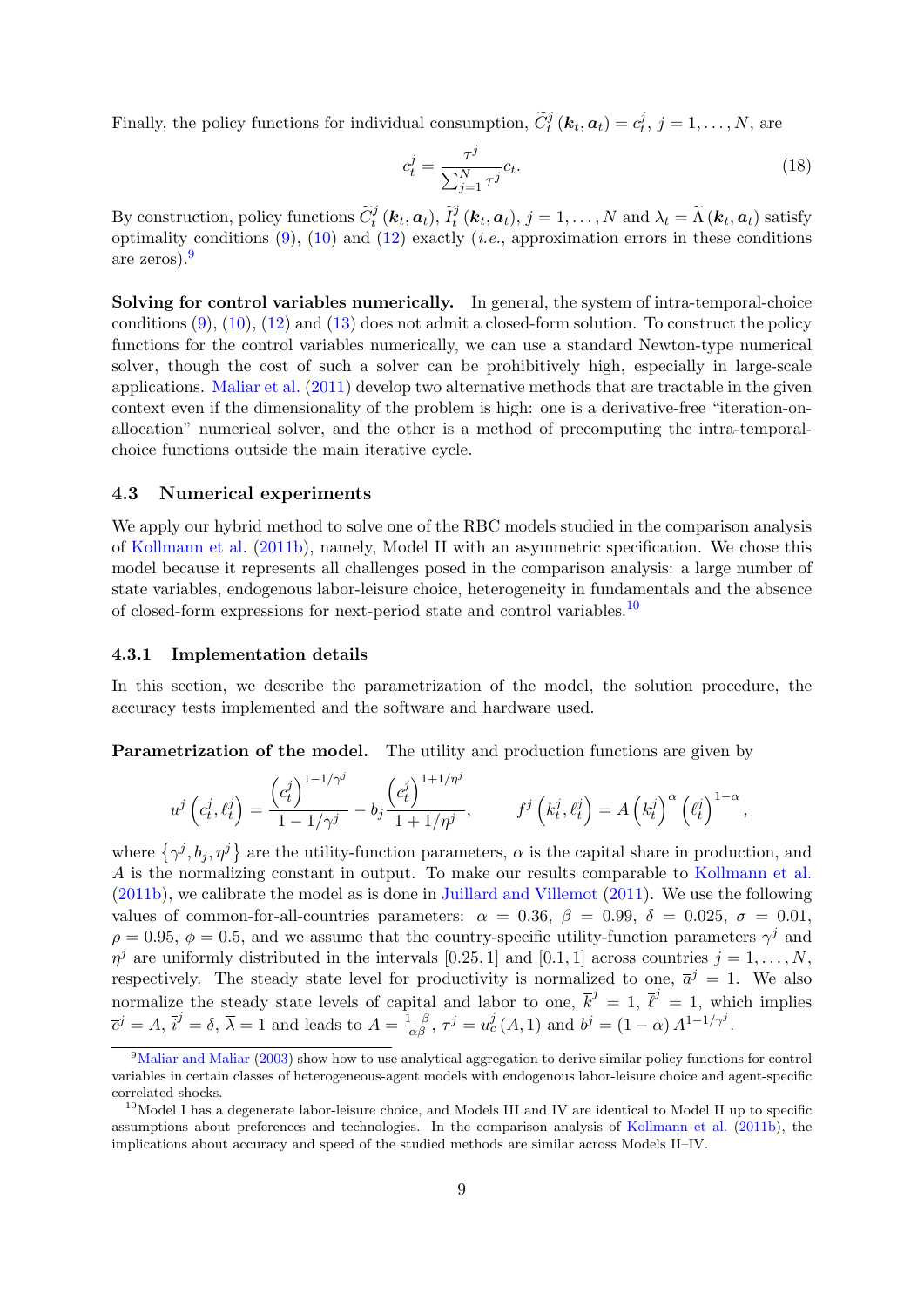Solution procedure. We use the Dynare implementation of the standard perturbation method (PER). Dynare is a software platform for handling  $(i.e.,$  solving, simulating, estimating) a wide class of economic models, and in particular, RBC and dynamic stochastic general equilibrium models based on the rational expectations paradigm. Dynare is able to deliver standard per-turbation solutions up to third order.<sup>[11](#page-10-0)</sup>

To implement our hybrid method (HYB), we solve for the values of the control variables satisfying the system of the intra-temporal-choice conditions. To be more specific, we compute a sequence for investment  $\{\boldsymbol{i}_t\}_{t=1,\dots,T}$  using  $(10)$ , and we find  $2N+1$  allocations  $\{\boldsymbol{c}_t, \boldsymbol{\ell}_t, \lambda_t\}_{t=1,\dots,T}$ satisfying [\(9\)](#page-7-2), [\(12\)](#page-7-4) and [\(13\)](#page-7-6) using the iteration-on-allocation numerical solver with a target unit-free accuracy of  $10^{-10}$  and damping parameter  $\varsigma = 0.01$ ; see [Maliar et al.](#page-13-7) [\(2011\)](#page-13-7) for further details on how this solver is implemented in the context of the model  $(8)–(11)$  $(8)–(11)$  $(8)–(11)$ .

Accuracy tests. In the implementation of the accuracy tests, we follow [Juillard and Villemot](#page-13-10) [\(2011\)](#page-13-10). This makes our accuracy results directly comparable to those in [Kollmann et al.](#page-13-0) [\(2011b\)](#page-13-0). Namely, we compute the size of approximation errors in the  $4N+1$  optimality conditions, world resource constraint [\(9\)](#page-7-2) and optimality conditions [\(12\)](#page-7-4), [\(13\)](#page-7-6) and [\(14\)](#page-7-5) for  $j = 1, ..., N$ . We evaluate errors on two different kinds of domain: one is a sphere of radius r from the steady state (we consider  $r = \{0.01, 0.10, 0.30\}$ ) and the other is a stochastic simulation of 10,200 observation; these types of accuracy tests are introduced in [Judd](#page-13-2) [\(1992\)](#page-13-2) and [Jin and Judd](#page-13-4) [\(2002\)](#page-13-4), respectively.

**Hardware and software.** We use a workstation with two quad-core Intel $\Re$  Xeon X5460 processors (clocked at 3.16Ghz), 8Gb of RAM, and 64-bit Debian GNU/Linux.[12](#page-10-1) The programs are written in  $C_{++}$ , rely on the GNU Scientific Library<sup>[13](#page-10-2)</sup> for mathematical routines and are publicly available.[14](#page-10-3)

#### 4.3.2 Numerical results

In this section, we assess the performance of the hybrid method in which the capital policy functions are computed by perturbation and the remaining policy functions are computed using the iteration-on-allocation numerical solver. We compare the accuracy of this hybrid method to that of the standard perturbation method.<sup>[15](#page-10-4)</sup> For both methods, we compute perturbations of first, second and third orders. For comparison, we also provide the accuracy frontier attained in the comparison analysis of [Kollmann et al.](#page-13-0) [\(2011b\)](#page-13-0) (with a reference to the method that delivers the best accuracy in each case).<sup>[16](#page-10-5)</sup> Note that perturbations of the third order are significantly less computationally costly than second-degree approximations for global projection methods.

In Table [1,](#page-15-0) we provide the results for the model with  $N = 2$ . As is seen from the table, PER produces relatively small approximation errors in the Euler equations but larger approximation errors in the intra-temporal-choice conditions [\(9\)](#page-7-2), [\(12\)](#page-7-4) and [\(13\)](#page-7-6) (although errors in the world resource constraint are smaller than those in the other two conditions). In turn, HYB produces

<span id="page-10-0"></span> $11$ See <http://www.dynare.org> and [Adjemian et al.](#page-12-8) [\(2011\)](#page-12-8) for more details on Dynare.

<span id="page-10-1"></span><sup>12</sup>See <http://www.debian.org>.

<span id="page-10-2"></span><sup>13</sup>See <http://www.gnu.org/software/gsl/> and [Galassi et al.](#page-12-9) [\(2003\)](#page-12-9).

<span id="page-10-4"></span><span id="page-10-3"></span><sup>&</sup>lt;sup>14</sup>See Sébastien Villemot's web site: <http://www.dynare.org/sebastien/>.

<sup>&</sup>lt;sup>15</sup>Our implementation of the perturbation method differs from that of [Kollmann et al.](#page-13-6) [\(2011a\)](#page-13-6) in that they first take the logarithms of variables before constructing a Taylor expansion, while we work with the variables in levels.

<span id="page-10-5"></span><sup>&</sup>lt;sup>16</sup>Regarding degrees of approximation in [Kollmann et al.](#page-13-6) [\(2011a\)](#page-13-6), [Maliar et al.](#page-13-7) [\(2011\)](#page-13-9) and [Pichler](#page-13-9) (2011) use second-degree polynomials, while [Malin et al.](#page-13-8) [\(2011\)](#page-13-8) use Smolyak's polynomial that have four times more terms than a second-degree complete polynomial.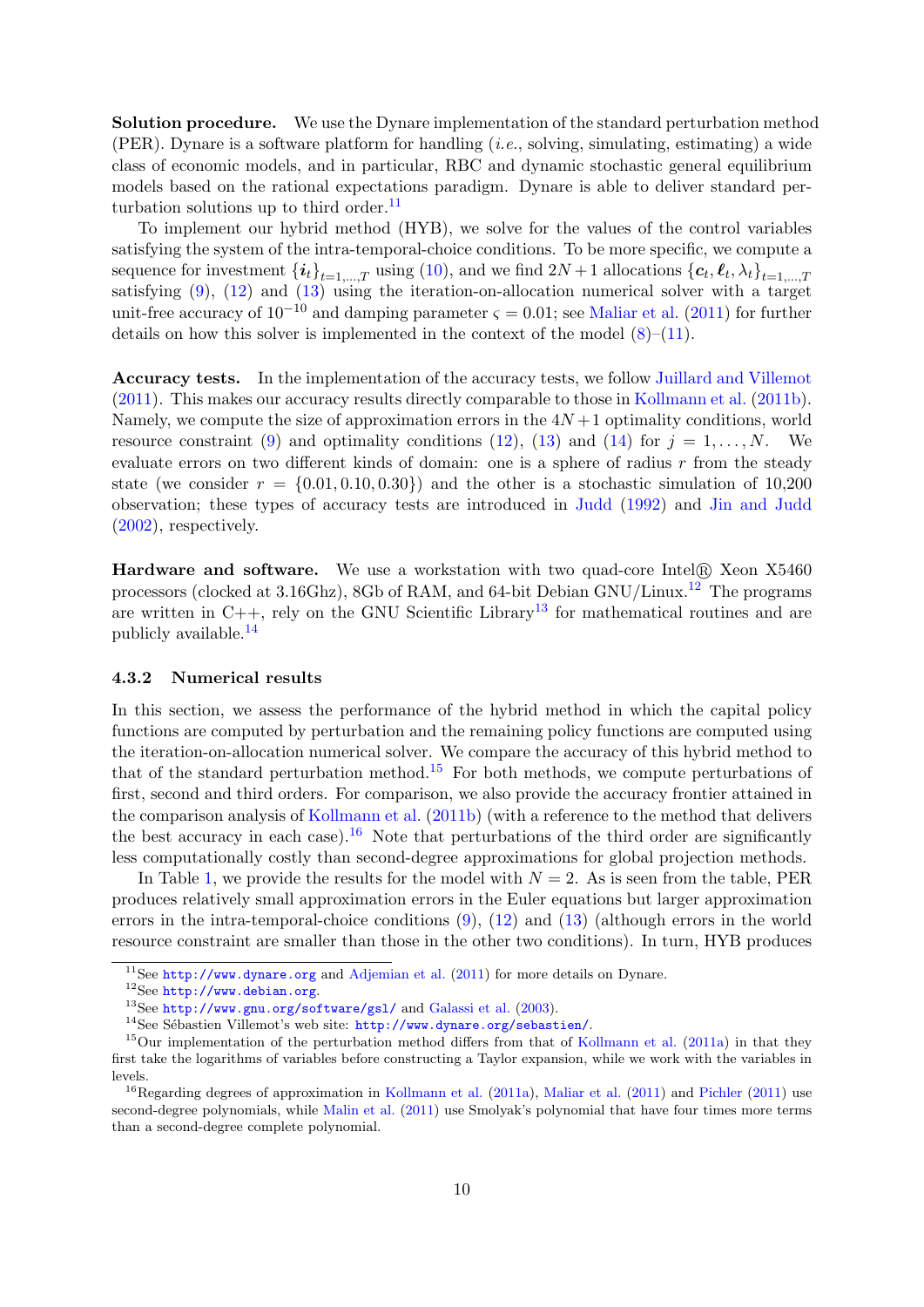negligible approximation errors in the intra-temporal-choice conditions by construction. The only source of errors for HYB is approximation errors in the Euler equations. In fact, Eulerequation errors for HYB are larger than those for PER. However, such errors are still smaller than errors in the intra-temporal-choice optimality conditions for PER (the exceptions here are the case of first-order perturbation for the test on a sphere with a small radius  $r = 0.01$ , and second-order perturbation on a sphere with a medium radius  $r = 0.1$ ). As a consequence, HYB dominates PER in accuracy. The accuracy improvements are more pronounced for the test on a stochastic simulation than for the test on a sphere. For example, under the thirdorder approximation, the overall accuracy increases from 0.107% for PER to 0.002% for HYB (equivalently, by  $1.5 \log_{10} \text{ units}$ ).

The comparison with the accuracy frontier attained in the comparison analysis of [Kollmann](#page-13-0) [et al.](#page-13-0) [\(2011b\)](#page-13-0) shows the following tendencies. First, for the test on a sphere with a small radius,  $r = 0.01$ , second-order HYB is almost as accurate as (second-order) CGA, and third-order HYB is more accurate by  $1.58 \log_{10}$  units than (second-order) CGA. For the test on a sphere with a larger radius of  $r = 0.1$ , second-order HYB is not more accurate than Smolyak's algorithm, but third-order HYB is (recall that Smolyak's polynomial has four times more terms than a second-degree complete polynomial). For the test on a sphere with the largest radius considered,  $r = 0.3$ , HYB performs worse than Smolyak's algorithm which is not surprising given that the latter method is a global solution method. Finally, for the test on a stochastic simulation, third-order HYB performs better than CGA, but second-order HYB does not.

To check the robustness of our analysis, in Table [2,](#page-16-0) we report the corresponding results for the model with  $N = 8$ . Overall, the tendencies are very similar to those observed in Table [1.](#page-15-0) The differences in accuracy between PER and HYB are even more significant reaching almost two orders of magnitude in the test on a stochastic simulation. For the test on a sphere with a small radius,  $r = 0.01$ , second-order approximations produced by HYB are significantly more accurate than those produced by all other methods compared in [Kollmann et al.](#page-13-0) [\(2011b\)](#page-13-0). For all the other tests, third-order HYB significantly outperforms the global methods compared in [Kollmann et al.](#page-13-0) [\(2011b\)](#page-13-0), while second-order HYB is still not better than these global methods.

As far as the cost is concerned, the solution time reported in Tables [1](#page-15-0) and [2](#page-16-0) for HYB coincides with that for PER. This reflects the fact that HYB uses the perturbation solution for capital and does not construct an explicit solution for the other variables. Such a solution is obtained only in the testing procedure. Furthermore, the tables indicate that HYB requires more time to run the accuracy tests than PER. Specifically, for  $N = 2$ , the differences in running time between HYB and PER are larger for  $N = 2$  than for  $N = 8$ . However, HYB is still much less expensive than any global method in the literature. The relatively high cost of hybrid solutions is largely explained by a specific implementation of the iteration-on-allocation solver, namely, by using this solver in the point-by-point manner. As mentioned above, using a vectorized version of this solver will reduce the cost of hybrid solutions dramatically.

In Table [3,](#page-17-0) we report the unit-free maximum absolute differences between the simulated time series produced by any pair of the solution methods considered. In addition to the pairwise comparisons between the first-, second- and third-order PER and HYB, we make a comparison with CGA, which presumably delivers very accurate solutions. We consider the model with  $N = 2$ , and present the results for consumption, labor, investment and capital of countries 1 and 2. First of all notice that as the order of approximation for PER and HYB increases, the difference between time-series solutions produced by these methods and CGA monotonically decreases. An exception is an HYB solution for capital of countries 1 and 2 in which case the difference between CGA and HYB is the smallest for second-order HYB. Furthermore, in most cases the differences between HYB and CGA solutions are smaller than between PER and CGA solutions, the sole exception being consumption for which third-order PER is closer to CGA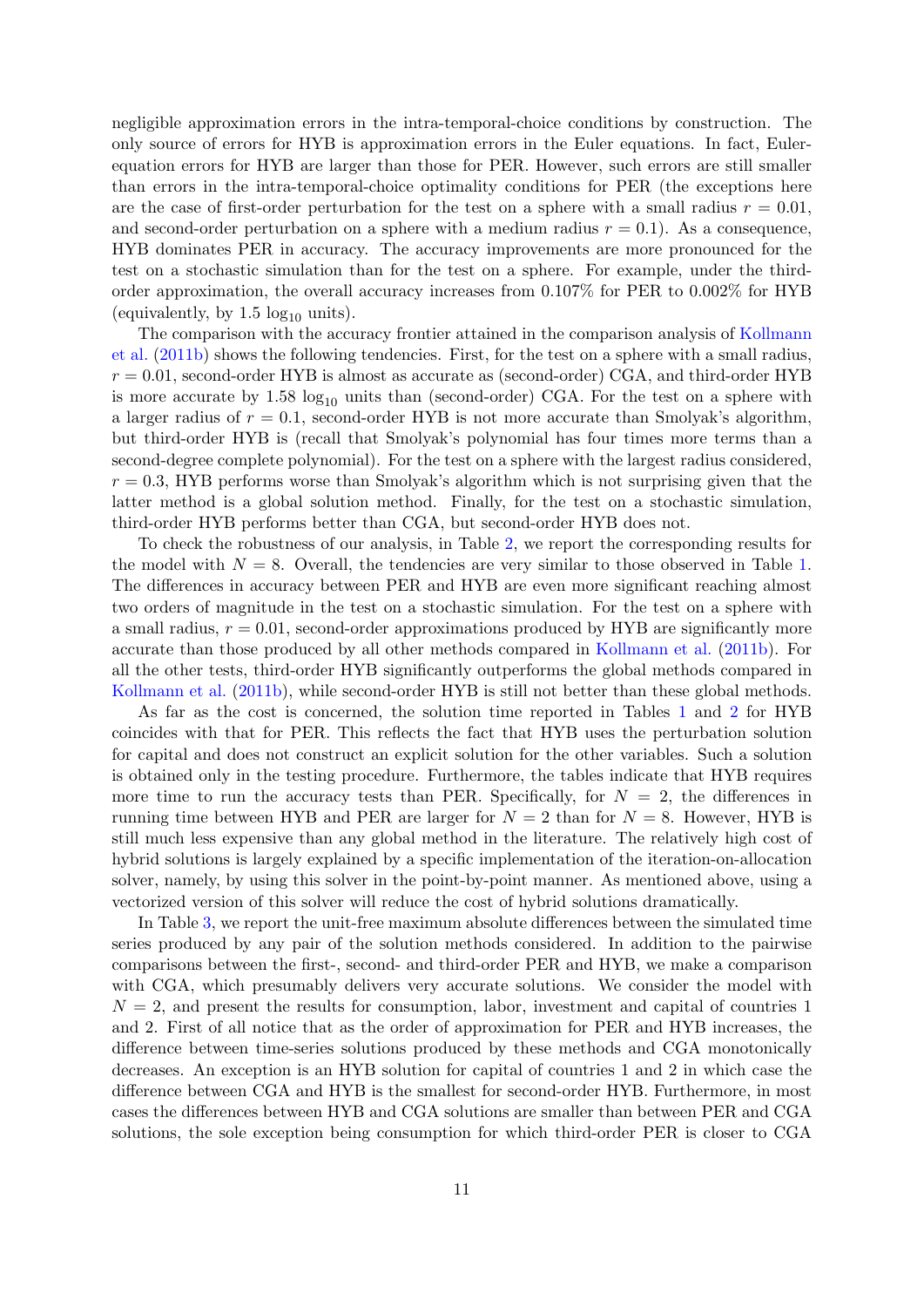than third-order HYB.

## <span id="page-12-5"></span>5 Conclusion

The comparison analysis of [Kollmann et al.](#page-13-0) [\(2011b\)](#page-13-0) documented a trade-off between accuracy and speed of the studied solution methods. We are not subject to such a tradeoff. Our simple hybrid method is both faster and more accurate than any global solution method participating in the above comparison. We attain higher accuracy in particular because we are able to compute third-degree polynomial approximations while the methods studied in [Kollmann et al.](#page-13-0) [\(2011b\)](#page-13-0) are limited to second-degree polynomials. The cost of global solution methods can be reduced, for example, by using less expensive integration rules and by precomputing integrals outside the main iterative cycle; see [Maliar et al.](#page-13-7)  $(2011)$  and [Judd et al.](#page-13-14)  $(2011a,b)$  $(2011a,b)$  for a discussion. However, even if global third-degree polynomial approximations were feasible, they would be orders of magnitude more expensive than our simple hybrid solutions. Our current objective is to incorporate a routine constructing hybrid solutions in automated perturbation software such as Dynare: this routine must compute different hybrid solutions, compare their accuracy and deliver the most accurate solution to the user.

## References

- <span id="page-12-8"></span>Adjemian, S., H. Bastani, M. Juillard, F. Mihoubi, G. Perendia, M. Ratto, and S. Villemot (2011): "Dynare: Reference Manual, Version 4," Dynare Working Papers 1, CEPREMAP.
- <span id="page-12-2"></span>ARUOBA, S. B., J. FERNÁNDEZ-VILLAVERDE, AND J. F. RUBIO-RAMÍREZ (2006): "Comparing solution methods for dynamic equilibrium economies," Journal of Economic Dynamics and Control, 30, 2477–2508.
- <span id="page-12-3"></span>Chen, B. and P. A. Zadrozny (2009): "Multi-step perturbation solution of nonlinear differentiable equations applied to an econometric analysis of productivity," *Computational Statis*tics & Data Analysis, 53, 2061–2074.
- <span id="page-12-1"></span>Collard, F. and M. Juillard (2001): "A Higher-Order Taylor Expansion Approach to Simulation of Stochastic Forward-Looking Models with an Application to a Nonlinear Phillips Curve Model," Computational Economics, 17, 125–39.
- <span id="page-12-7"></span>DEN HAAN, W. AND J. DE WIND (forthcoming): "Nonlinear and stable perturbation-based approximations," Journal of Economic Dynamics and Control.
- <span id="page-12-6"></span>Dotsey, M. and C. S. Mao (1992): "How well do linear approximation methods work? The production tax case," Journal of Monetary Economics, 29, 25–58.
- <span id="page-12-9"></span>Galassi, M., J. Davies, J. Theiler, B. Gough, G. Jungman, M. Booth, and F. Rossi (2003): GNU Scientific Library: Reference Manual, Network Theory Ltd.
- <span id="page-12-0"></span>GASPAR, J. AND K. L. JUDD (1997): "Solving Large-Scale Rational-Expectations Models," Macroeconomic Dynamics, 1, 45–75.
- <span id="page-12-4"></span>Gomme, P. and P. Klein (2011): "Second-order approximation of dynamic models without the use of tensors," Journal of Economic Dynamics and Control, 35, 604–615.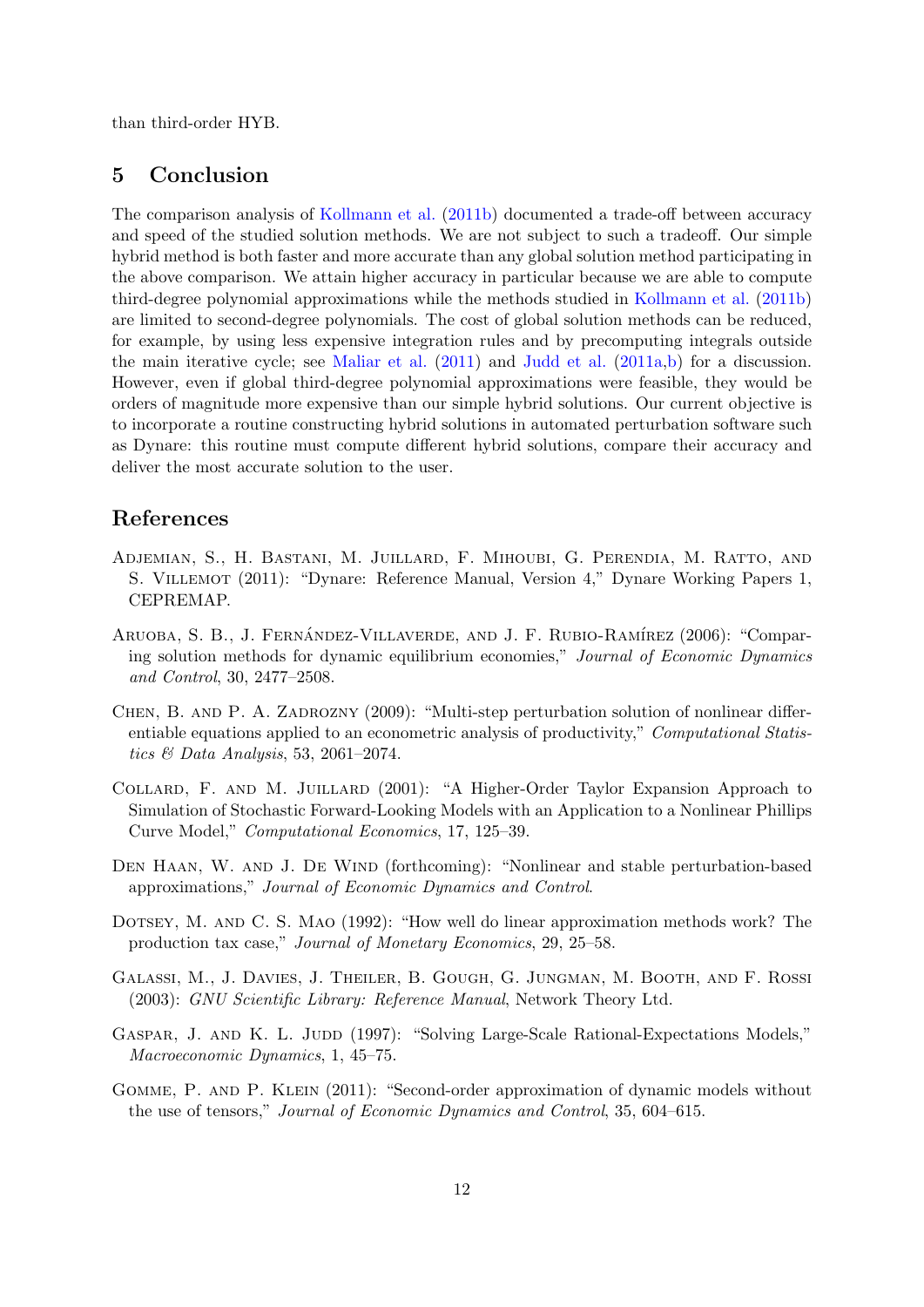- <span id="page-13-4"></span>JIN, H.-H. AND K. L. JUDD (2002): "Perturbation methods for general dynamic stochastic models," Manuscript, Stanford University.
- <span id="page-13-2"></span>JUDD, K. L. (1992): "Projection methods for solving aggregate growth models," *Journal of* Economic Theory, 58, 410–452.
- <span id="page-13-3"></span> $-$  (1998): Numerical Methods in Economics, MIT Press Books, The MIT Press.
- <span id="page-13-1"></span>JUDD, K. L. AND S. GUU (1993): "Perturbation solution methods for economic growth models," in Economic and Financial Modeling with Mathematica, ed. by H. Varian, Springer Verlag, 80–103.
- <span id="page-13-14"></span>JUDD, K. L., L. MALIAR, AND S. MALIAR (2011a): "How to Solve Dynamic Stochastic Models Computing Expectations Just Once," NBER Working Papers 17418, National Bureau of Economic Research, Inc.
- <span id="page-13-15"></span> $(2011b)$ : "Numerically stable and accurate stochastic simulation approaches for solving dynamic economic models," Quantitative Economics, 2, 173–210.
- <span id="page-13-10"></span>JUILLARD, M. AND S. VILLEMOT (2011): "Multi-country real business cycle models: Accuracy tests and test bench," Journal of Economic Dynamics and Control, 35, 178–185.
- <span id="page-13-11"></span>Kim, H., J. Kim, E. Schaumburg, and C. A. Sims (2008): "Calculating and Using Second Order Accurate Solutions of Discrete Time Dynamic Equilibrium Models," Journal of Economic Dynamics and Control, 32, 3397–3414.
- <span id="page-13-6"></span>Kollmann, R., J. Kim, and S. H. Kim (2011a): "Solving the multi-country Real Business Cycle model using a perturbation method," Journal of Economic Dynamics and Control, 35, 203–206.
- <span id="page-13-0"></span>Kollmann, R., S. Maliar, B. A. Malin, and P. Pichler (2011b): "Comparison of solutions to the multi-country Real Business Cycle model," Journal of Economic Dynamics and Control, 35, 186–202.
- <span id="page-13-12"></span>LOMBARDO, G. (2010): "On approximating DSGE models by series expansions," Working Paper Series 1264, European Central Bank.
- <span id="page-13-13"></span>Maliar, L. and S. Maliar (2003): "The Representative Consumer in the Neoclassical Growth Model with Idiosyncratic Shocks," Review of Economic Dynamics, 6, 368–380.
- <span id="page-13-7"></span>MALIAR, S., L. MALIAR, AND K. L. JUDD  $(2011)$ : "Solving the multi-country real business cycle model using ergodic set methods," Journal of Economic Dynamics and Control, 35, 207–228.
- <span id="page-13-8"></span>MALIN, B. A., D. KRUEGER, AND F. KUBLER (2011): "Solving the multi-country real business cycle model using a Smolyak-collocation method," Journal of Economic Dynamics and Control, 35, 229–239.
- <span id="page-13-9"></span>Pichler, P. (2011): "Solving the multi-country Real Business Cycle model using a monomial rule Galerkin method," Journal of Economic Dynamics and Control, 35, 240–251.
- <span id="page-13-5"></span>SCHMITT-GROHÉ, S. AND M. URÍBE (2004): "Solving dynamic general equilibrium models using a second-order approximation to the policy function," Journal of Economic Dynamics and Control, 28, 755–775.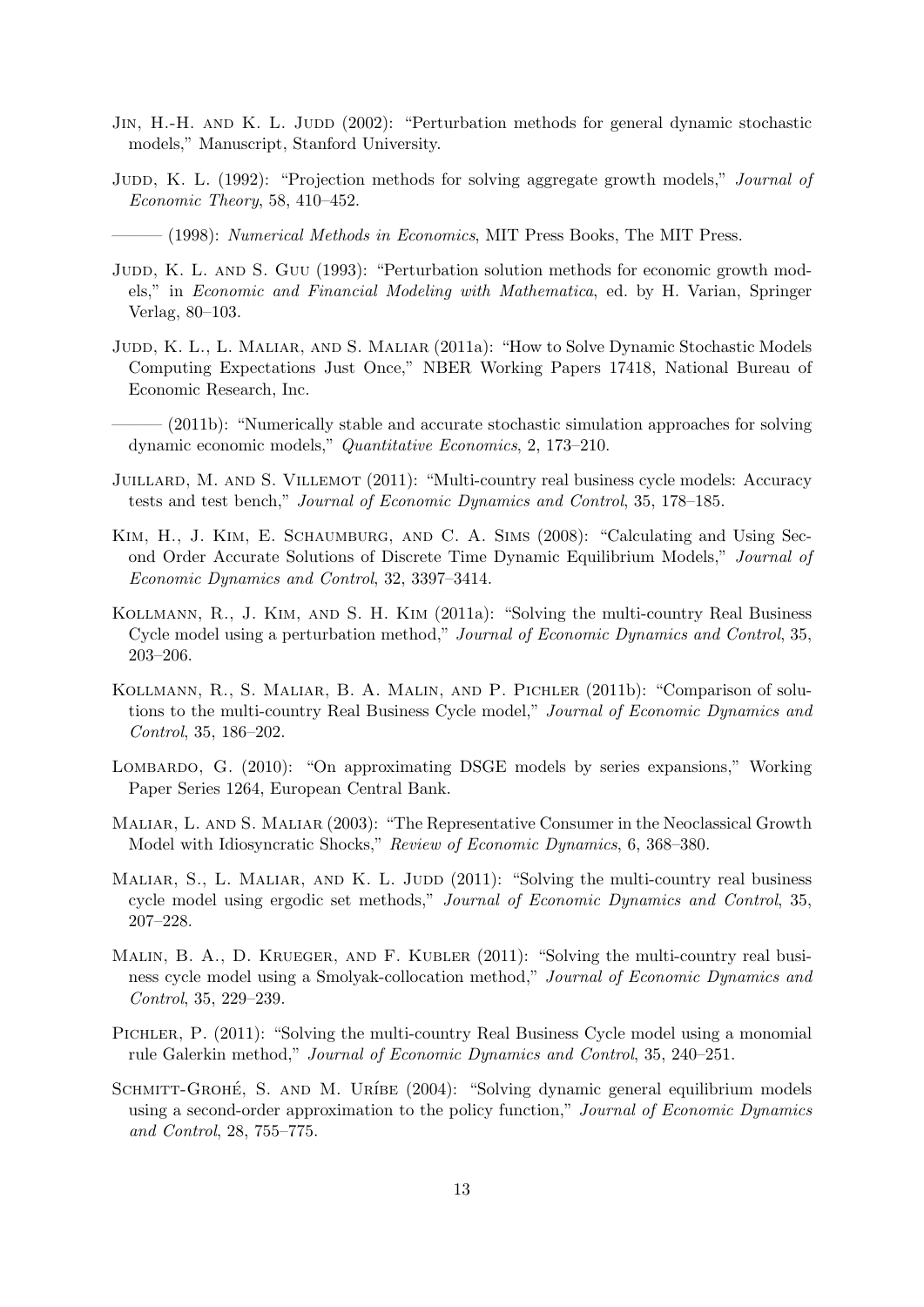<span id="page-14-0"></span>Swanson, E., G. Anderson, and A. Levin (2006): "Higher-order perturbation solutions to dynamic, discrete-time rational expectations models," Working Paper Series 2006-01, Federal Reserve Bank of San Francisco.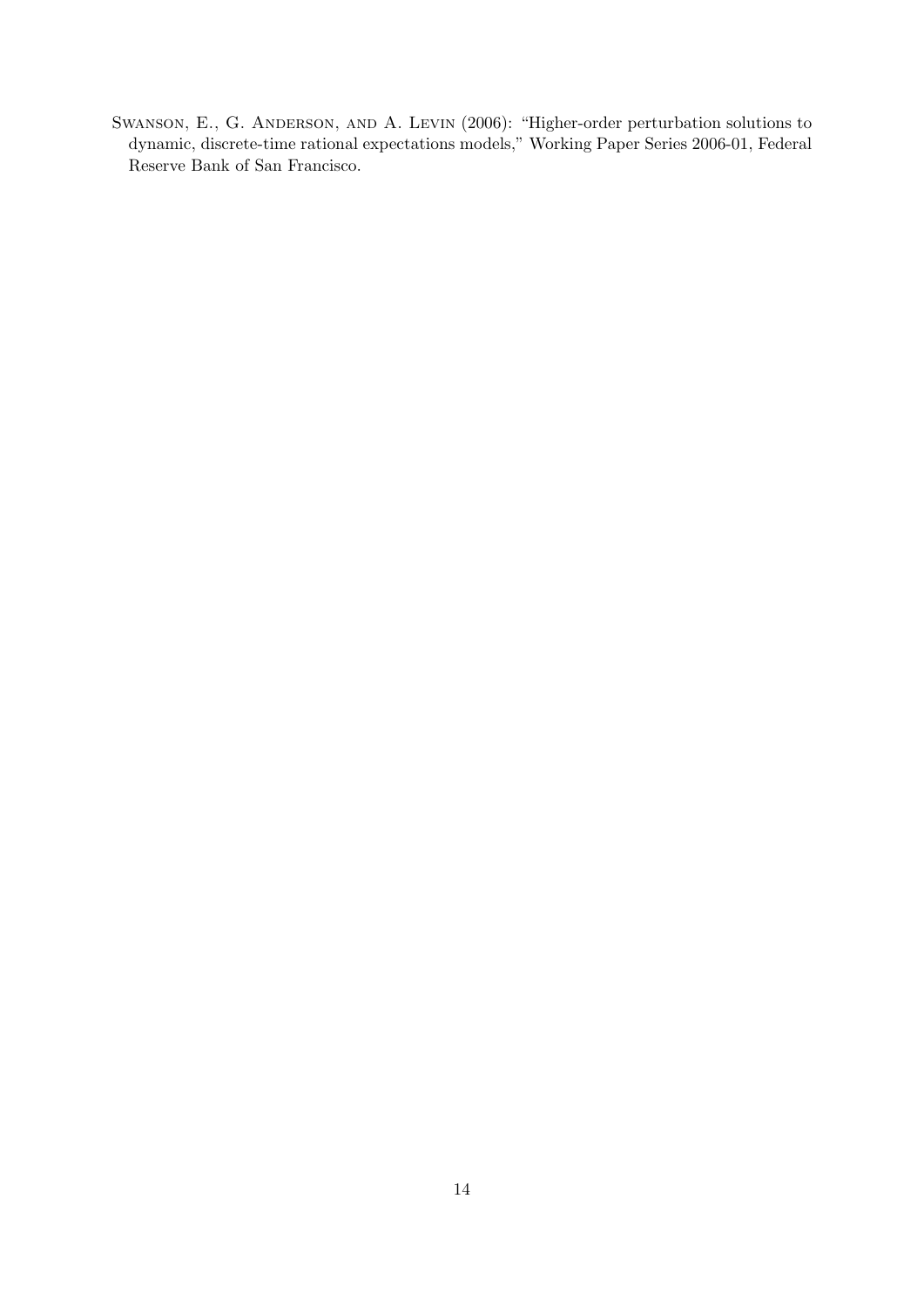<span id="page-15-0"></span>

| 1st order<br>2nd order<br>3rd order<br>Accuracy frontier in<br>PER<br><b>HYB</b><br><b>HYB</b><br>PER<br><b>HYB</b><br>Kollmann et al. (2011b)<br><b>PER</b><br>Solution time<br>0.01<br>0.01<br>0.02<br>0.02<br>0.04<br>0.04<br>1602.1 (CGA)<br>$2.2$ (SMOL)<br>Radius $r = 0.01$<br>EulerEq<br>$-5.91$<br>$-3.83$<br>$-6.87$<br>$-5.95$<br>$-8.41$<br>$-7.60$<br>MUCons<br>$-4.39$<br>$-6.69$<br>$-5.26$<br>MULabor<br>$-4.32$<br>$-5.40$<br>$-7.03$<br>WorResConst<br>$-4.64$<br>$-6.09$<br>$-7.83$<br>Overall<br>$-4.32$<br>$-5.26$<br>$-3.83$<br>$-5.95$<br>$-6.69$<br>$-7.60$<br>$-6.02$ (CGA)<br>Time to run test<br>0.27<br>0.10<br>4.51<br>0.14<br>3.29<br>2.53 |  |  |  |  |  |  |  |  |  |  |  |
|--------------------------------------------------------------------------------------------------------------------------------------------------------------------------------------------------------------------------------------------------------------------------------------------------------------------------------------------------------------------------------------------------------------------------------------------------------------------------------------------------------------------------------------------------------------------------------------------------------------------------------------------------------------------------|--|--|--|--|--|--|--|--|--|--|--|
|                                                                                                                                                                                                                                                                                                                                                                                                                                                                                                                                                                                                                                                                          |  |  |  |  |  |  |  |  |  |  |  |
|                                                                                                                                                                                                                                                                                                                                                                                                                                                                                                                                                                                                                                                                          |  |  |  |  |  |  |  |  |  |  |  |
|                                                                                                                                                                                                                                                                                                                                                                                                                                                                                                                                                                                                                                                                          |  |  |  |  |  |  |  |  |  |  |  |
|                                                                                                                                                                                                                                                                                                                                                                                                                                                                                                                                                                                                                                                                          |  |  |  |  |  |  |  |  |  |  |  |
|                                                                                                                                                                                                                                                                                                                                                                                                                                                                                                                                                                                                                                                                          |  |  |  |  |  |  |  |  |  |  |  |
|                                                                                                                                                                                                                                                                                                                                                                                                                                                                                                                                                                                                                                                                          |  |  |  |  |  |  |  |  |  |  |  |
|                                                                                                                                                                                                                                                                                                                                                                                                                                                                                                                                                                                                                                                                          |  |  |  |  |  |  |  |  |  |  |  |
|                                                                                                                                                                                                                                                                                                                                                                                                                                                                                                                                                                                                                                                                          |  |  |  |  |  |  |  |  |  |  |  |
|                                                                                                                                                                                                                                                                                                                                                                                                                                                                                                                                                                                                                                                                          |  |  |  |  |  |  |  |  |  |  |  |
|                                                                                                                                                                                                                                                                                                                                                                                                                                                                                                                                                                                                                                                                          |  |  |  |  |  |  |  |  |  |  |  |
|                                                                                                                                                                                                                                                                                                                                                                                                                                                                                                                                                                                                                                                                          |  |  |  |  |  |  |  |  |  |  |  |
|                                                                                                                                                                                                                                                                                                                                                                                                                                                                                                                                                                                                                                                                          |  |  |  |  |  |  |  |  |  |  |  |
|                                                                                                                                                                                                                                                                                                                                                                                                                                                                                                                                                                                                                                                                          |  |  |  |  |  |  |  |  |  |  |  |
| Radius $r = 0.10$                                                                                                                                                                                                                                                                                                                                                                                                                                                                                                                                                                                                                                                        |  |  |  |  |  |  |  |  |  |  |  |
| EulerEq<br>$-5.20$<br>$-4.07$<br>$-2.44$<br>$-4.12$<br>$-3.63$<br>$-5.49$                                                                                                                                                                                                                                                                                                                                                                                                                                                                                                                                                                                                |  |  |  |  |  |  |  |  |  |  |  |
| <b>MUCons</b><br>$-2.39$<br>$-3.69$<br>$-4.76$                                                                                                                                                                                                                                                                                                                                                                                                                                                                                                                                                                                                                           |  |  |  |  |  |  |  |  |  |  |  |
| MULabor<br>$-2.25$<br>$-3.64$<br>$-4.81$                                                                                                                                                                                                                                                                                                                                                                                                                                                                                                                                                                                                                                 |  |  |  |  |  |  |  |  |  |  |  |
| WorResConst<br>$-2.63$<br>$-5.20$<br>$-3.88$                                                                                                                                                                                                                                                                                                                                                                                                                                                                                                                                                                                                                             |  |  |  |  |  |  |  |  |  |  |  |
| Overall<br>$-2.25$<br>$-2.44$<br>$-3.64$<br>$-3.63$<br>$-4.76$<br>$-5.20$<br>$-4.40$ (SMOL)                                                                                                                                                                                                                                                                                                                                                                                                                                                                                                                                                                              |  |  |  |  |  |  |  |  |  |  |  |
| Time to run test<br>0.10<br>0.14<br>0.27<br>$\overline{3.42}$<br>5.02<br>4.13                                                                                                                                                                                                                                                                                                                                                                                                                                                                                                                                                                                            |  |  |  |  |  |  |  |  |  |  |  |
|                                                                                                                                                                                                                                                                                                                                                                                                                                                                                                                                                                                                                                                                          |  |  |  |  |  |  |  |  |  |  |  |
| Radius $r = 0.30$                                                                                                                                                                                                                                                                                                                                                                                                                                                                                                                                                                                                                                                        |  |  |  |  |  |  |  |  |  |  |  |
| EulerEq<br>$-3.08$<br>$-1.38$<br>$-2.62$<br>$-2.03$<br>$-3.55$<br>$-3.06$                                                                                                                                                                                                                                                                                                                                                                                                                                                                                                                                                                                                |  |  |  |  |  |  |  |  |  |  |  |
| <b>MUCons</b><br>$-1.43$<br>$-2.16$<br>$-2.84$<br>L,<br>$\overline{\phantom{0}}$                                                                                                                                                                                                                                                                                                                                                                                                                                                                                                                                                                                         |  |  |  |  |  |  |  |  |  |  |  |
| MULabor<br>$-1.11$<br>$-2.87$<br>$-1.99$<br>$\overline{\phantom{0}}$                                                                                                                                                                                                                                                                                                                                                                                                                                                                                                                                                                                                     |  |  |  |  |  |  |  |  |  |  |  |
| WorResConst<br>$-1.52$<br>$-2.25$<br>$-3.16$                                                                                                                                                                                                                                                                                                                                                                                                                                                                                                                                                                                                                             |  |  |  |  |  |  |  |  |  |  |  |
| Overall<br>$-1.11$<br>$-1.38$<br>$-2.84$<br>$-1.99$<br>$-2.03$<br>$-3.06$<br>$-3.29$ (SMOL)                                                                                                                                                                                                                                                                                                                                                                                                                                                                                                                                                                              |  |  |  |  |  |  |  |  |  |  |  |
| Time to run test<br>0.10<br>5.62<br>0.14<br>0.27<br>5.07<br>4.67                                                                                                                                                                                                                                                                                                                                                                                                                                                                                                                                                                                                         |  |  |  |  |  |  |  |  |  |  |  |
|                                                                                                                                                                                                                                                                                                                                                                                                                                                                                                                                                                                                                                                                          |  |  |  |  |  |  |  |  |  |  |  |
| Stochastic simulation                                                                                                                                                                                                                                                                                                                                                                                                                                                                                                                                                                                                                                                    |  |  |  |  |  |  |  |  |  |  |  |
| EulerEq<br>$-3.41$<br>$-2.22$<br>$-3.44$<br>$-3.37$<br>$-4.02$<br>$-4.69$                                                                                                                                                                                                                                                                                                                                                                                                                                                                                                                                                                                                |  |  |  |  |  |  |  |  |  |  |  |
| MUCons<br>$-1.55$<br>$-2.25$<br>$-2.97$<br>$\overline{\phantom{0}}$<br>$\overline{\phantom{0}}$                                                                                                                                                                                                                                                                                                                                                                                                                                                                                                                                                                          |  |  |  |  |  |  |  |  |  |  |  |
| MULabor<br>$-1.57$<br>$-3.03$<br>$-2.29$<br>$\overline{\phantom{0}}$                                                                                                                                                                                                                                                                                                                                                                                                                                                                                                                                                                                                     |  |  |  |  |  |  |  |  |  |  |  |
| WorResConst<br>$-2.10$<br>$-3.18$<br>$-4.11$                                                                                                                                                                                                                                                                                                                                                                                                                                                                                                                                                                                                                             |  |  |  |  |  |  |  |  |  |  |  |
| Overall<br>$-1.55$<br>$-2.22$<br>$-2.25$<br>$-3.44$<br>$-2.97$<br>$-4.69$<br>$-4.50$ (CGA)                                                                                                                                                                                                                                                                                                                                                                                                                                                                                                                                                                               |  |  |  |  |  |  |  |  |  |  |  |
| 1.42<br>2.67<br>33.03<br>Time to run test<br>0.98<br>49.48<br>40.43                                                                                                                                                                                                                                                                                                                                                                                                                                                                                                                                                                                                      |  |  |  |  |  |  |  |  |  |  |  |

Table 1: Multi-country model with  $N = 2$  countries: maximum absolute errors by equation on a sphere and on a stochastic simulation.

*Notes:* For each model equation (listed in the 1st column), the table reports maximum absolute errors in  $log_{10}$  units across countries and test points. For panels "Radius  $r = 0.01$ ", "Radius  $r = 0.10$ " and "Radius  $r = 0.30$ ", the set of test points is 1,000 draws of state variables located on spheres with radii 0.01, 0.10 and 0.30, respectively; for panel "stochastic simulation", the set of test points is a stochastic simulation of 10,000 periods. An entry "–" is used if the accuracy measure is below −10 (such errors are viewed as negligible).

Model equations are as follows: "EulerEq" is Euler equation [\(14\)](#page-7-5); "MUCons" equates the (scaled) marginal utility of consumption to the Lagrange multiplier, see [\(12\)](#page-7-4); "MULabor" equates the (scaled) marginal utility of labor to marginal productivity of labor multiplied by the Lagrange multiplier, see [\(13\)](#page-7-6); "WorResConst" is world resource constraint [\(9\)](#page-7-2); "Overall" is the maximum error across all the model's equations; "Solution time" is time for computing a solution, and "Time to run test" is time for running a test in seconds; and "CGA" and "SMOL" are abbreviations for the cluster-grid, and Smolyak's methods, respectively.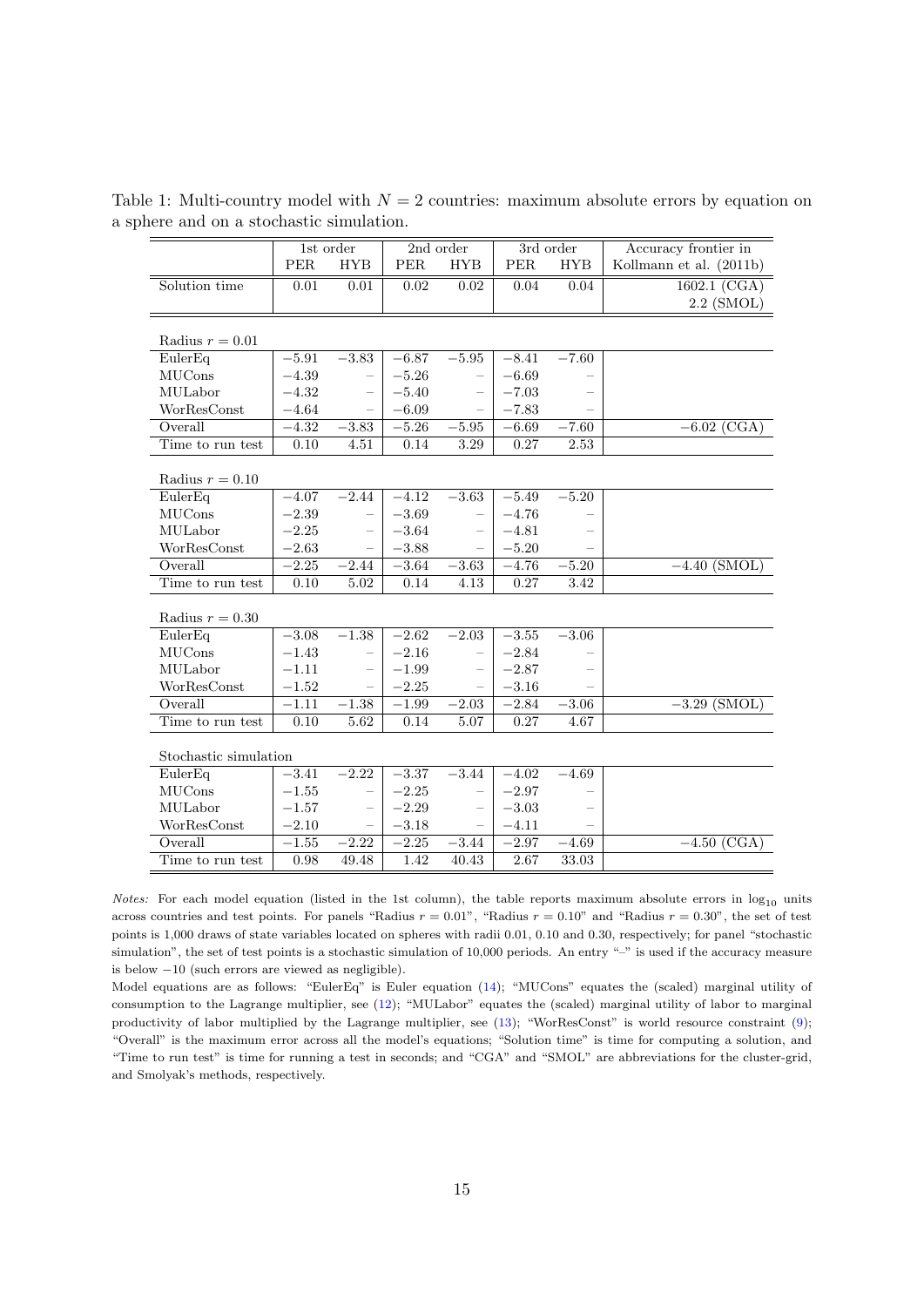<span id="page-16-0"></span>

|                       | $1st$ order |                          | 2nd order  |                          |            | 3rd order  | Accuracy frontier in    |  |  |  |  |  |
|-----------------------|-------------|--------------------------|------------|--------------------------|------------|------------|-------------------------|--|--|--|--|--|
|                       | <b>PER</b>  | <b>HYB</b>               | <b>PER</b> | <b>HYB</b>               | <b>PER</b> | <b>HYB</b> | Kollmann et al. (2011b) |  |  |  |  |  |
| Solution time         | $0.03\,$    | 0.03                     | 0.06       | $0.06\,$                 | 1.32       | 1.32       | 27785.8 (CGA)           |  |  |  |  |  |
|                       |             |                          |            |                          |            |            | 12126.8 (SMOL)          |  |  |  |  |  |
|                       |             |                          |            |                          |            |            |                         |  |  |  |  |  |
| Radius $r = 0.01$     |             |                          |            |                          |            |            |                         |  |  |  |  |  |
| EulerEq               | $-6.26$     | $-3.85$                  | $-7.07$    | $-6.36$                  | $-7.85$    | $-7.37$    |                         |  |  |  |  |  |
| <b>MUCons</b>         | $-5.28$     | $\overline{\phantom{m}}$ | $-5.41$    |                          | $-6.23$    |            |                         |  |  |  |  |  |
| MULabor               | $-4.60$     | $\overline{\phantom{0}}$ | $-5.34$    |                          | $-6.57$    |            |                         |  |  |  |  |  |
| WorResConst           | $-5.25$     |                          | $-6.22$    |                          | $-7.65$    |            |                         |  |  |  |  |  |
| Overall               | $-4.60$     | $-3.85$                  | $-5.34$    | $-6.36$                  | $-6.23$    | $-7.37$    | $-6.03$ (CGA)           |  |  |  |  |  |
| Time to run test      | 0.86        | 14.75                    | 3.29       | 13.77                    | 26.73      | 36.19      |                         |  |  |  |  |  |
|                       |             |                          |            |                          |            |            |                         |  |  |  |  |  |
| Radius $r = 0.10$     |             |                          |            |                          |            |            |                         |  |  |  |  |  |
| EulerEq               | $-4.20$     | $-3.23$                  | $-5.04$    | $-4.63$                  | $-6.76$    | $-6.11$    |                         |  |  |  |  |  |
| <b>MUCons</b>         | $-3.28$     | $\overline{\phantom{0}}$ | $-4.54$    |                          | $-6.02$    |            |                         |  |  |  |  |  |
| MULabor               | $-2.55$     | $\overline{\phantom{0}}$ | $-3.93$    | $\overline{\phantom{0}}$ | $-5.48$    |            |                         |  |  |  |  |  |
| WorResConst           | $-3.25$     | $\overline{\phantom{m}}$ | $-4.75$    |                          | $-6.18$    |            |                         |  |  |  |  |  |
| Overall               | $-2.55$     | $-3.23$                  | $-3.93$    | $-4.63$                  | $-5.48$    | $-6.11$    | $-4.96$ (CGA)           |  |  |  |  |  |
| Time to run test      | 0.85        | 15.37                    | 3.29       | 15.19                    | 27.00      | 36.59      |                         |  |  |  |  |  |
|                       |             |                          |            |                          |            |            |                         |  |  |  |  |  |
| Radius $r = 0.30$     |             |                          |            |                          |            |            |                         |  |  |  |  |  |
| EulerEq               | $-3.17$     | $-2.14$                  | $-3.57$    | $-3.06$                  | $-4.68$    | $-4.22$    |                         |  |  |  |  |  |
| <b>MUCons</b>         | $-2.32$     | $\equiv$                 | $-3.77$    | $\qquad \qquad -$        | $-4.74$    |            |                         |  |  |  |  |  |
| MULabor               | $-1.47\,$   | $\overline{\phantom{0}}$ | $-2.46$    | $\overline{\phantom{0}}$ | $-3.51$    |            |                         |  |  |  |  |  |
| WorResConst           | $-2.29$     |                          | $-3.38$    |                          | $-4.29$    |            |                         |  |  |  |  |  |
| Overall               | $-1.47$     | $-2.14$                  | $-2.46$    | $-3.06$                  | $-3.51$    | $-4.22$    | $-4.07$ (SMOL)          |  |  |  |  |  |
| Time to run test      | 0.85        | 17.37                    | 3.36       | 17.93                    | 26.97      | 39.46      |                         |  |  |  |  |  |
|                       |             |                          |            |                          |            |            |                         |  |  |  |  |  |
| Stochastic simulation |             |                          |            |                          |            |            |                         |  |  |  |  |  |
| EulerEq               | $-3.53$     | $-2.30$                  | $-3.49$    | $-3.45$                  | $-4.37$    | $-5.02$    |                         |  |  |  |  |  |
| <b>MUCons</b>         | $-1.79$     | $\overline{\phantom{0}}$ | $-2.66$    | $\overline{\phantom{0}}$ | $-3.52$    |            |                         |  |  |  |  |  |
| MULabor               | $-1.58$     |                          | $-2.40$    | $\overline{\phantom{0}}$ | $-3.22$    |            |                         |  |  |  |  |  |
| WorResConst           | $-2.22$     |                          | $-3.44\,$  |                          | $-4.48$    |            |                         |  |  |  |  |  |
| Overall               | $-1.58$     | $-2.30$                  | $-2.40$    | $-3.45$                  | $-3.22$    | $-5.02$    | $-4.54$ (CGA)           |  |  |  |  |  |
| Time to run test      | 8.48        | 157.77                   | 34.48      | 160.56                   | 269.86     | 373.92     |                         |  |  |  |  |  |

Table 2: Multi-country model with  $N = 8$  countries: maximum absolute errors by equation on a sphere and on a stochastic simulation.

*Notes:* For each model equation (listed in the 1st column), the table reports maximum absolute errors in  $log_{10}$  units across countries and test points. For panels "Radius  $r = 0.01$ ", "Radius  $r = 0.10$ " and "Radius  $r = 0.30$ ", the set of test points is 1,000 draws of state variables located on spheres with radii 0.01, 0.10 and 0.30, respectively; for panel "stochastic simulation", the set of test points is a stochastic simulation of 10,000 periods. An entry "–" is used if the accuracy measure is below −10 (such errors are viewed as negligible).

Model equations are as follows: "EulerEq" is Euler equation [\(14\)](#page-7-5); "MUCons" equates the (scaled) marginal utility of consumption to the Lagrange multiplier, see [\(12\)](#page-7-4); "MULabor" equates the (scaled) marginal utility of labor to marginal productivity of labor multiplied by the Lagrange multiplier, see [\(13\)](#page-7-6); "WorResConst" is world resource constraint [\(9\)](#page-7-2); "Overall" is the maximum error across all the model's equations; "Solution time" is time for computing a solution, and "Time to run test" is time for running a test in seconds; and "CGA" and "SMOL" are abbreviations for the cluster-grid, and Smolyak's methods, respectively.